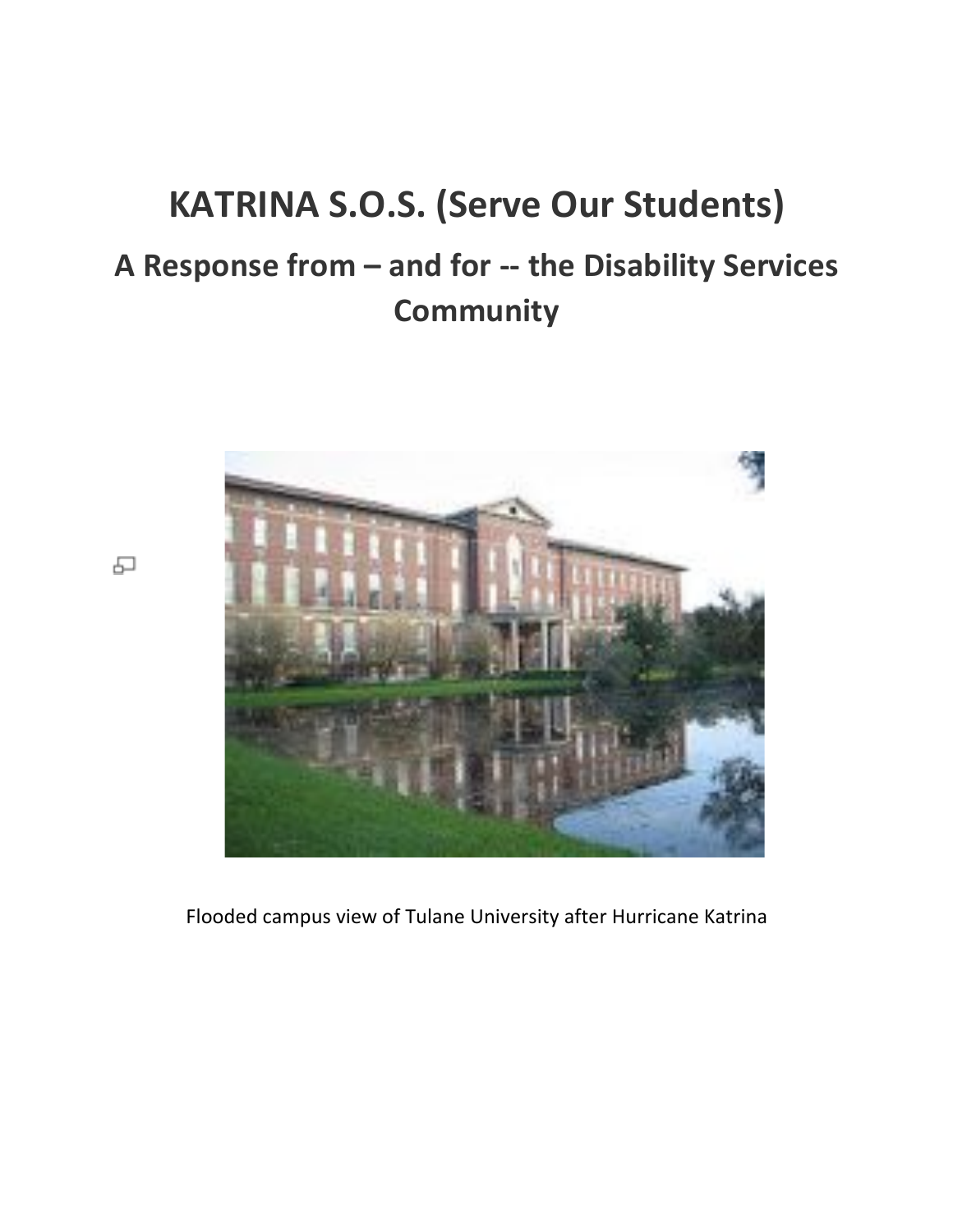In August, 2005, Hurricane Katrina descended on the Gulf Coast, leaving more than 1200 dead in its wake, and doing an estimated \$125 billion of damage. Among those whose lives were disrupted by the storm and its aftermath, thousands of college students were displaced, as colleges and universities across the Gulf Coast states had to shut down, some for months, in the aftermath of the storm. The higher education community responded by opening their doors to these students. Colleges across the country offered to take in students who were unable to continue their studies at their home institution, offering them an immediate, temporary place on campus. These host campuses were prepared to forego the paperwork, from admissions applications to housing requests. They simply said, "Come. We'll work it out when you get here."

As you will read in these pages, the disability services community did their part to reach out, as well. What would it mean for the disabled students who wanted to pick up their studies in a new and different place – but who came with no formal documentation and no chance of getting any in the foreseeable future? How could we help those students to adjust to life in a new environment, however temporary, and how could we make sure that they had the accommodations and support they needed?

*Katrina SOS (Serve Our Students)* was a response to those questions. The information compiled here has been housed on the AHEAD website since September, 2005. In the two weeks following the storm, experienced service providers from across the country offered up their experience and expertise. As you will see, there was no attempt to provide parallel construction in the information suggested regarding students with various disabilities. Each section was written independently by the folks credited, and the intent was to disseminate the information quickly. We didn't care if it was pretty!

After all these years, AHEAD archived this information in this summer's revamp of the AHEAD website (2018). Hurricane Katrina is behind us, but similar emergencies have (and will) continue. More to the point, the information gathered in response to Hurricane Katrina provides wonderful insight on how to reach out to students with disabilities through intake interviews. It reminds us to make the most of the information provided by the best, single source we have for how to help... the students themselves.

It was an honor to be a part of this joint effort.

Jane Jarrow Editor Disability Access Information and Support (DAIS)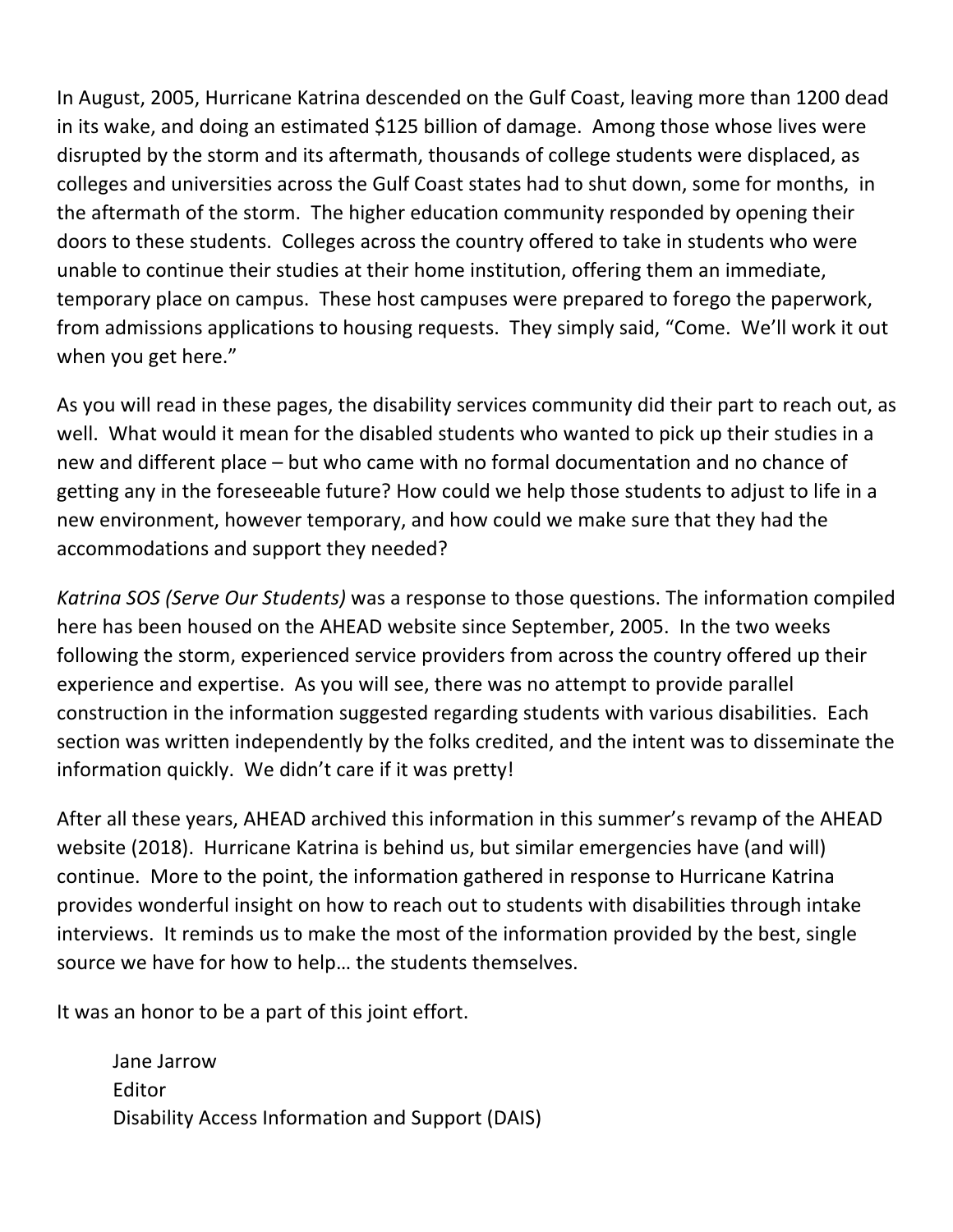## **Katrina SOS S.O.S. - serve our students: a response to Hurricane Katrina**

Hurricane Katrina is the worst disaster to hit the United States in 100 years. Not since the San Francisco earthquake of 1906 has there been such a toll in human life, and the damage to property is unfathomable.

A number of institutions of higher education appear to have been directly in the storm path and are likely to have suffered extensive damage. That means that thousands of students, including students with disabilities, will see their educational careers significantly disrupted -- a horrific blow to folks whose lives have already been devastated by this natural disaster and its aftermath.

Among these students will most certainly be students with disabilities. As is their experience in living with a disability, the impact of Hurricane Katrina on their lives could be even more complicated than for their classmates. Along with everything else that has been lost, many will have lost critical documentation of their disability and past history of services -- and may have no conceivable means of retrieving or recreating that documentation in the foreseeable future.

Institutions of higher education across the country are stepping forward to offer their help in providing a safe haven for displaced students, and a chance to resume their lives and their education as quickly as possible. As these students are absorbed into our campus communities, it is appropriate for the disability services unit to do its part in creating a welcoming atmosphere that will allow students who have already experienced so much loss to get on with their educational careers.

For students with disabilities who arrive on our campuses without formal documentation, it is appropriate to consider what options and alternatives we can provide that will allow them access to services and support through nontraditional mechanisms. Moreover, the successful integration of students with disabilities into host institutions will take more than a welcoming campus climate or disability services office. They will need help in orienting themselves to a new campus/community. They will need help in finding and maintaining their focus in the wake of their devastating losses. They will need the patience and understanding of those around them.

The membership and leaders of AHEAD have watched with growing concern over the past week as the situation in the Gulf Coast region has deteriorated. While many of us have offered both prayers and financial support to the recovery efforts, we cannot be on the spot to provide more active assistance to the thousands of people whose lives have been so significantly disrupted. We can, however, make every effort to be prepared to offer assistance to the students with disabilities who hope to move beyond this tragedy. This information has been developed to provide support to disability service providers in higher education who are likely to be the "first stop" on the long road to educational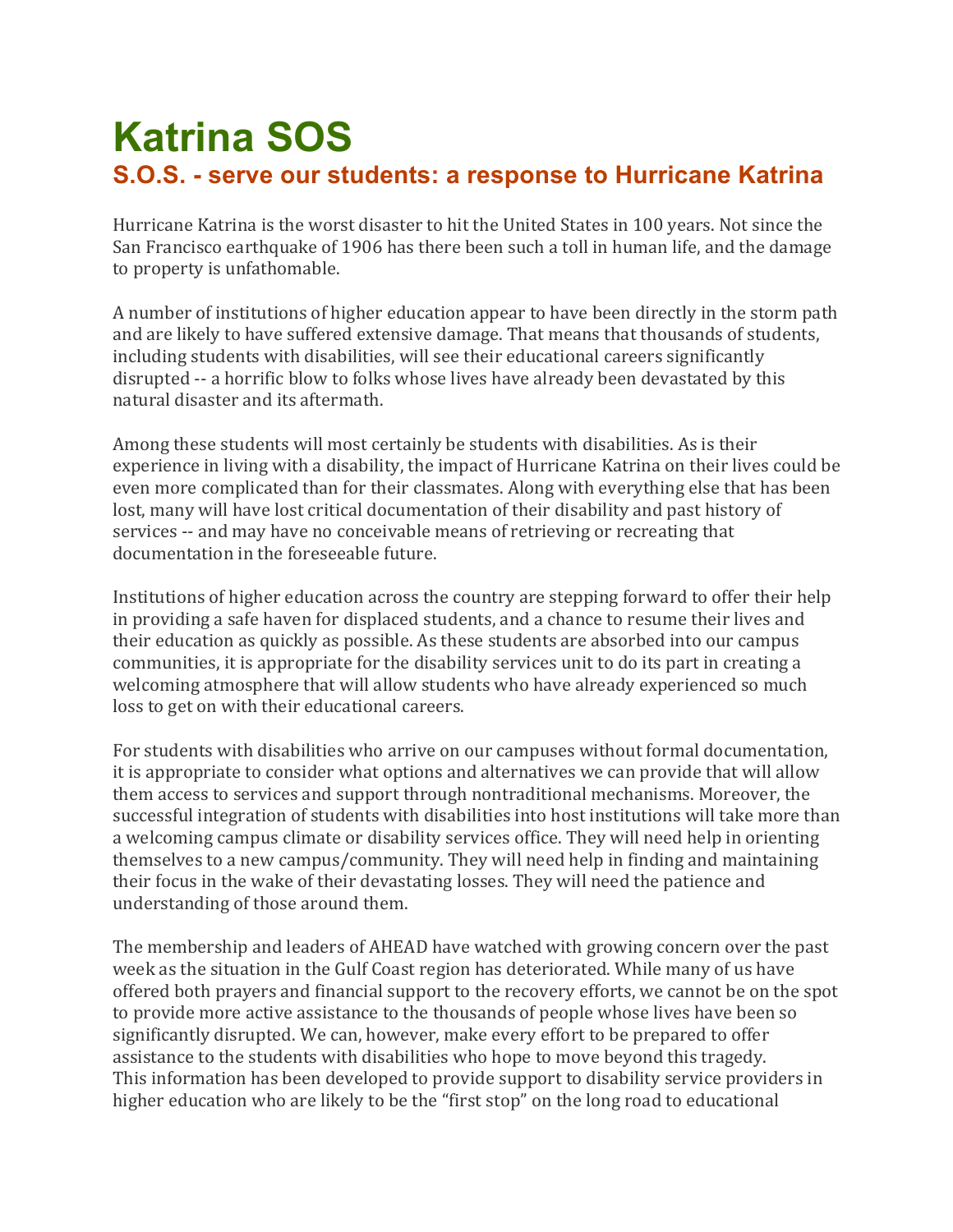recovery for students with disabilities displaced by Hurricane Katrina. The information and suggestions you read here have been contributed by active members of the DSS community in hopes of assisting colleagues in the task of supporting these unfortunate campus newcomers. We invite you to browse through all of the sections included with this information, whether you need them now or not, so that you will be aware of the resources available and can use them for yourself or others, as need arises.

The information compiled here was gathered quickly, in response to a perceived urgent need for support of both students and service providers. It is our hope that this information will be an active resource, continually growing with your contributions. If you have suggestions for content, if you have innovative ideas to offer, if you would like to add your name to those offering to share their expertise, or if you have concerns about anything presented here, please contact ahead@ahead.org

#### **SWD – Students without Documentation**

Our first concern in supporting displaced students will be to get them into classes with appropriate disability-related support. Because it is likely that they will have limited, if any, access to documentation either of their disability or of past services, it will fall to the DSS provider to conduct a thorough interview to gather the information needed both to establish eligibility and to assign appropriate services and accommodations. It is a given that we may need to rely more on student self-report, rather than hard documentation in this circumstance. Within this section you will find suggestions of the kinds of questions that may be helpful for students from different disability groups, as well as general information on conducting a structured interview. You will note that these segments were compiled by different individuals, and there may be significant differences both in approach and format. The intent was to provide guidance, not specific instructions, and we hope you will find these suggestions useful in that vein. Appendix A includes the *following documents.*

Structured Interview as Documentation Students with Mobility Impairments Students with Visual Impairments Students who are Deaf and Hard of Hearing Students with LD/ADHD Students with Asperger Syndrome Students with Psychological/Psychiatric Impairments Students with Chronic Health Impairments

#### **SIT – Students in Transition**

Getting the student duly registered for classes and for your services is only a beginning. Remember, all students displaced by Hurricane Katrina are likely to find themselves disoriented on a new campus and in a new community, especially after having suffered such a huge upheaval in their lives. For students with disabilities, who sometimes found navigating the system on their home campuses to be a little overwhelming, the orientation process will likely take a little longer and need to be a little more directed than for students without disabilities. The following information was developed to help disability service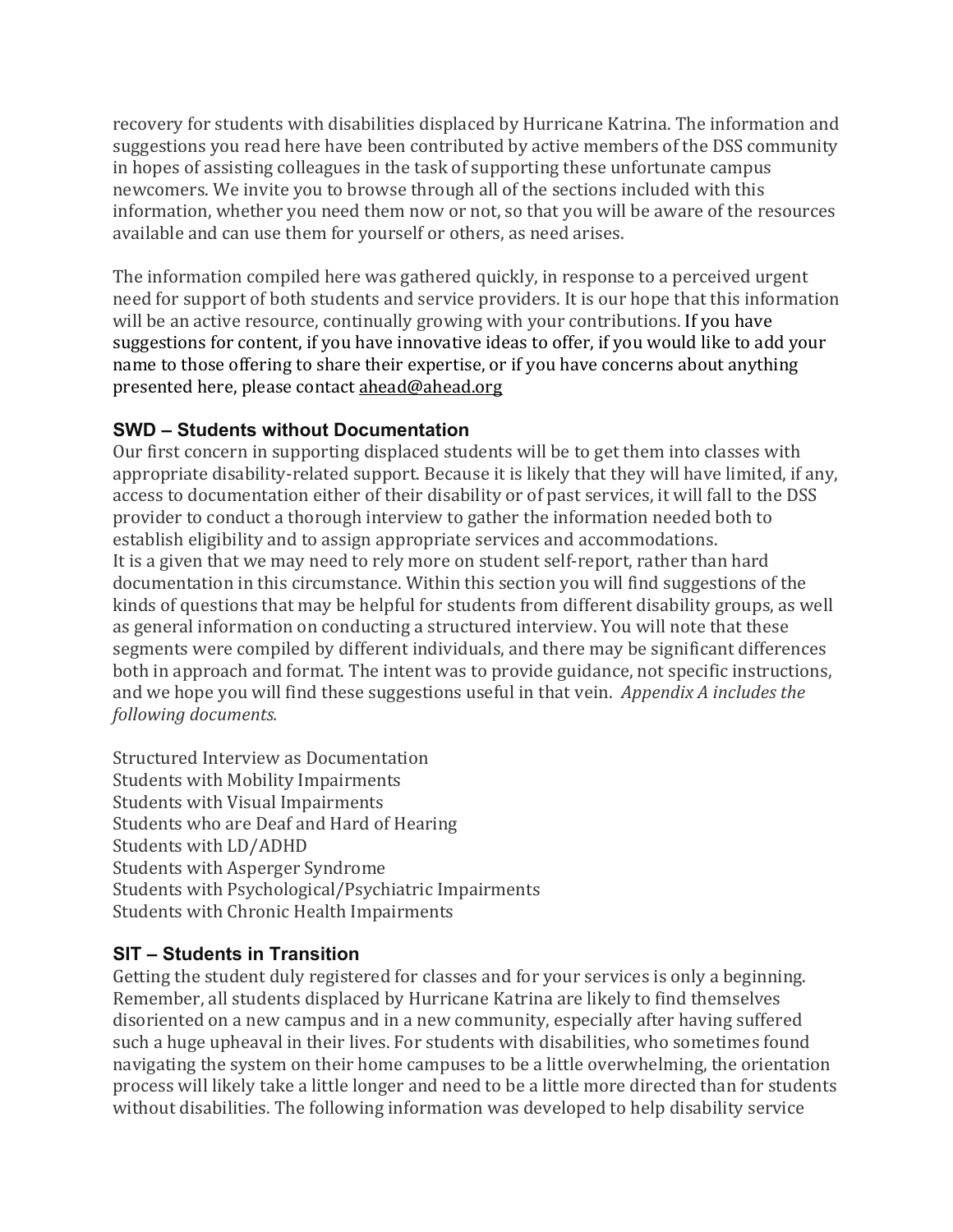providers think through what kind of help they can give to Katrina's survivors outside of traditional classroom/accommodation issues. Appendix *B* includes the following documents.

Students with Mobility Impairments Students with Visual Impairments Students who are Deaf and Hard of Hearing Students with LD/ADD Students with Psychological/Psychiatric Impairments Students with Chronic Health Impairments Recording for the Blind and Dyslexic and Hurricane Katrina

#### **Innovative Ideas**

This section is dedicated to sharing ideas that may help students in the recovery process. As the weeks pass, members of the DSS community are invited to send in strategies and reports of activities they have found to be useful in supporting displaced students now and in the future. All suggestions should be sent to AHEAD. *Appendix C includes the following documents.*

Helping Students to Recreate Missing Documentation Using Coaching to Support Displaced Students and Staff

#### **Reflections**

It is important that disability service providers not lose sight of the magnitude of loss, devastation, and disorientation that many of these students have experienced. While service providers may be enthusiastic about an opportunity to help the students move on and a chance to be actively involved, the students themselves may not be able to move on as easily, and perhaps we should not pressure them too much to share our immediate priorities for their recovery. The following personal reflections are offered simply to remind the DSS community of the broad impact such a tragedy can have on the lives of those it touches. Appendix *D* includes the following documents.

One Person's Experience of Hurricane Floyd Gone With the Wind: Chronicle of a Survivor Serving the WHOLE Student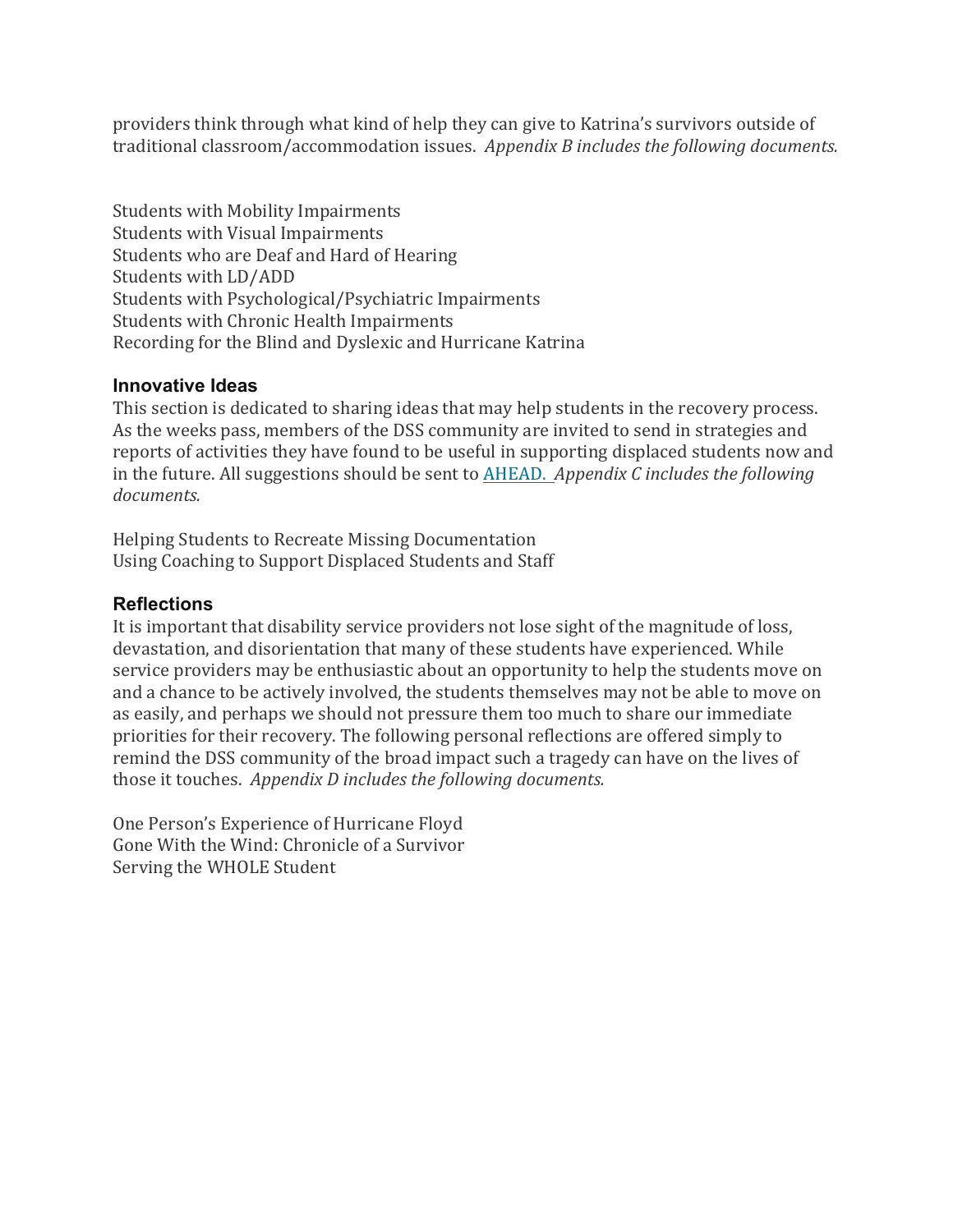# **APPENDIX A Students Without Documentation**

| Students who are Deaf and Hard of Hearing 13            |  |
|---------------------------------------------------------|--|
|                                                         |  |
|                                                         |  |
| Students with Psychological/Psychiatric Impairments. 19 |  |
| Students with Chronic Health Impairments 21             |  |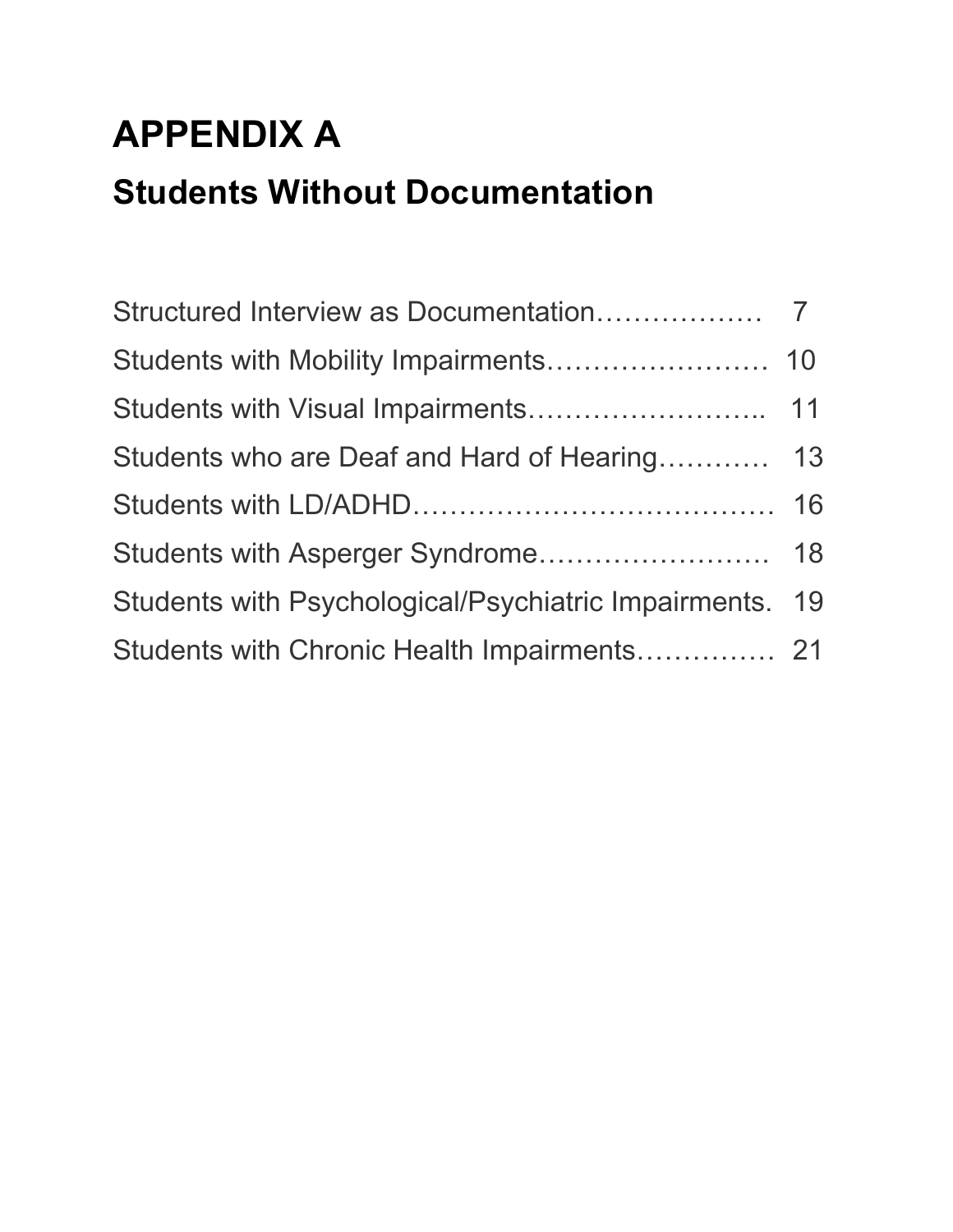### **Professional Judgment: The Use of Structured Interviews as Documentation**

We might expect relatively new professionals to be insecure in their ability to exercise professional judgment and to over-rely on external confirmation. Yet it seems that many seasoned professionals are also reluctant to trust their own professional judgment (or have difficulty believing that their judgment will stand up as legitimate in the face of lawyers, increasing accommodation costs, questioning faculty, and the other boogiemen external to the profession).

Perhaps we need to focus on including the student's self-report, filtered by professional judgment, and our review of the documentation provided, if any, as critical elements of the student's documentation. If you consider disabilities to be chronic conditions calling for long-term self-management, then you must consult the individual with the disability as one of your "experts." Only through evaluating an individual's experience can we translate testing information into useable information on functional impact and mitigating factors.

#### **Self-Report Filtered by Professional Judgment**

The weight given to the individual's description will be influenced by its clarity, internal consistency, observed behaviors, congruency with available formal documentation results, and clinical narrative.

#### **Includes successful & unsuccessful experiences with:**

barriers/problem situations accommodations adaptive devices assistive services compensatory strategies collateral support services

#### **and students' description of their conditions as they understand them.**

 • identify condition: formal taxonomy descriptive narrative exemplars cyclical or episodic nature of impacts known/suspected environmental triggers date of last evaluation date of original diagnosis

#### **Interview Questions How does your condition impact:**

…You in Classes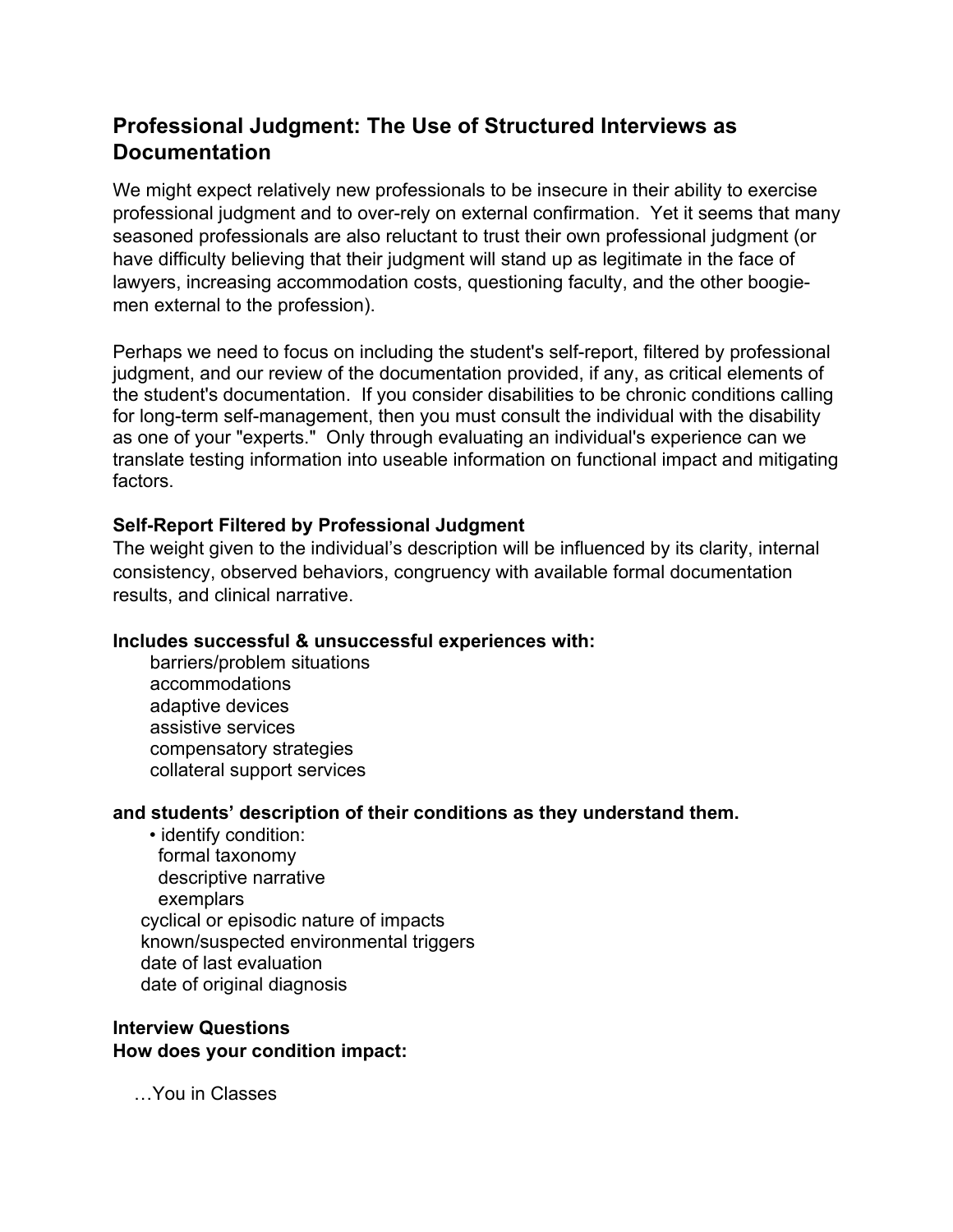- listening note taking speaking writing keyboarding sitting attendance
- … On Evaluations tests papers oral reports group projects
- … When Doing Out of Class Assignments reading writing calculating keyboarding library work
- … When There Are Time Constraints timed tests deadlines class schedules
- … Mobility manipulating objects transportation & getting around
- … Diet
- … Sleep
- … Interacting With Others

#### **Current & past treatments, medications, auxiliary aids, assistive devices, support services, and accommodations**

Understanding past & current strategies; emphasis on effectiveness in ameliorating the impact of the disability

Identify significant side affects or consequences of medication, or strategies that may impact physical, sensory, perceptual, behavioral or cognitive performance; interact with schedules; or interact with specific elements in the environment

The individual's narrative is a primary source for information on the context, impact, and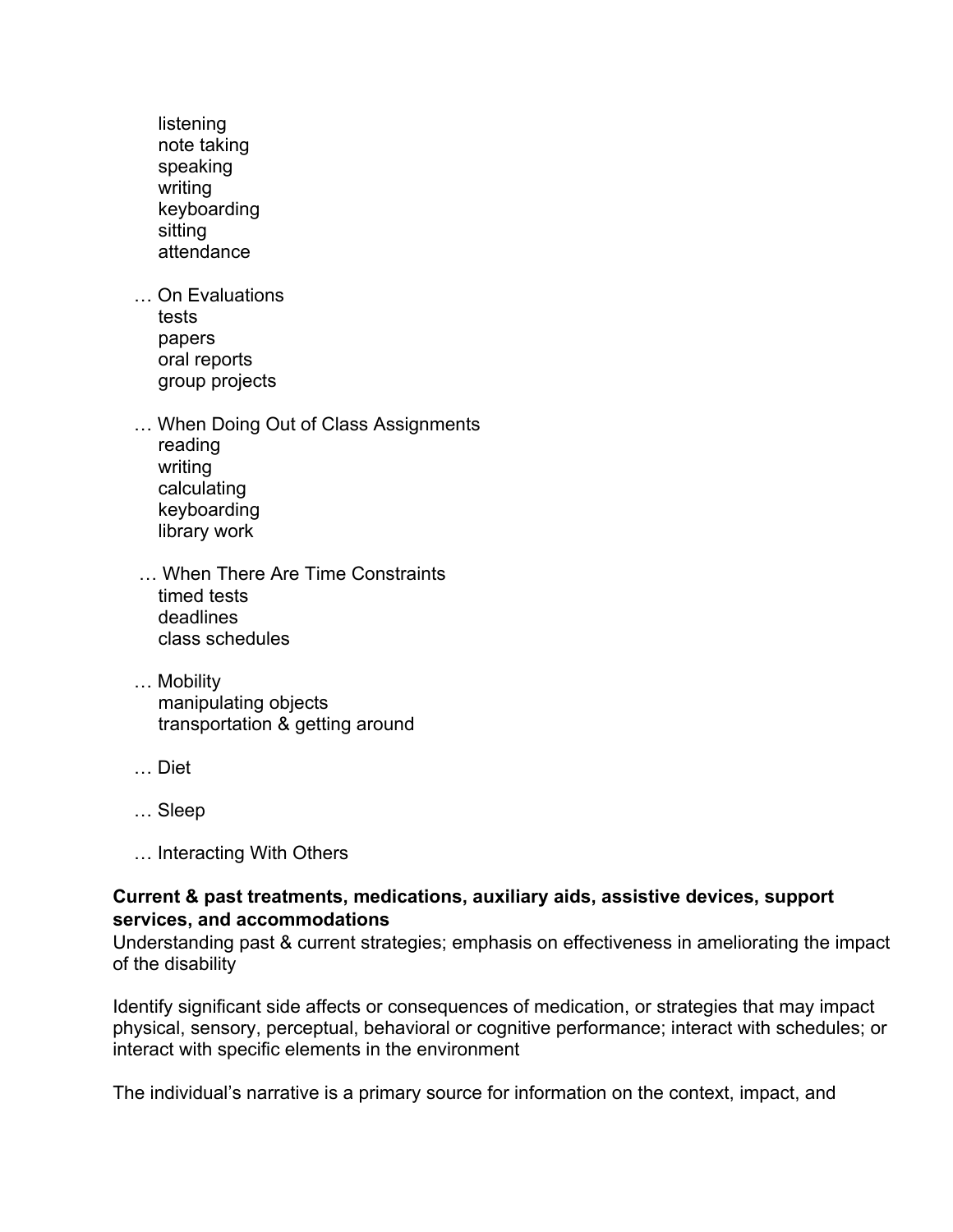effectiveness of strategies and treatments

Information from health care professionals, previous schools, employers, etc. is used to understand and confirm the individual's narrative

*(Culled from materials created by L. Scott Lissner, The Ohio State University)*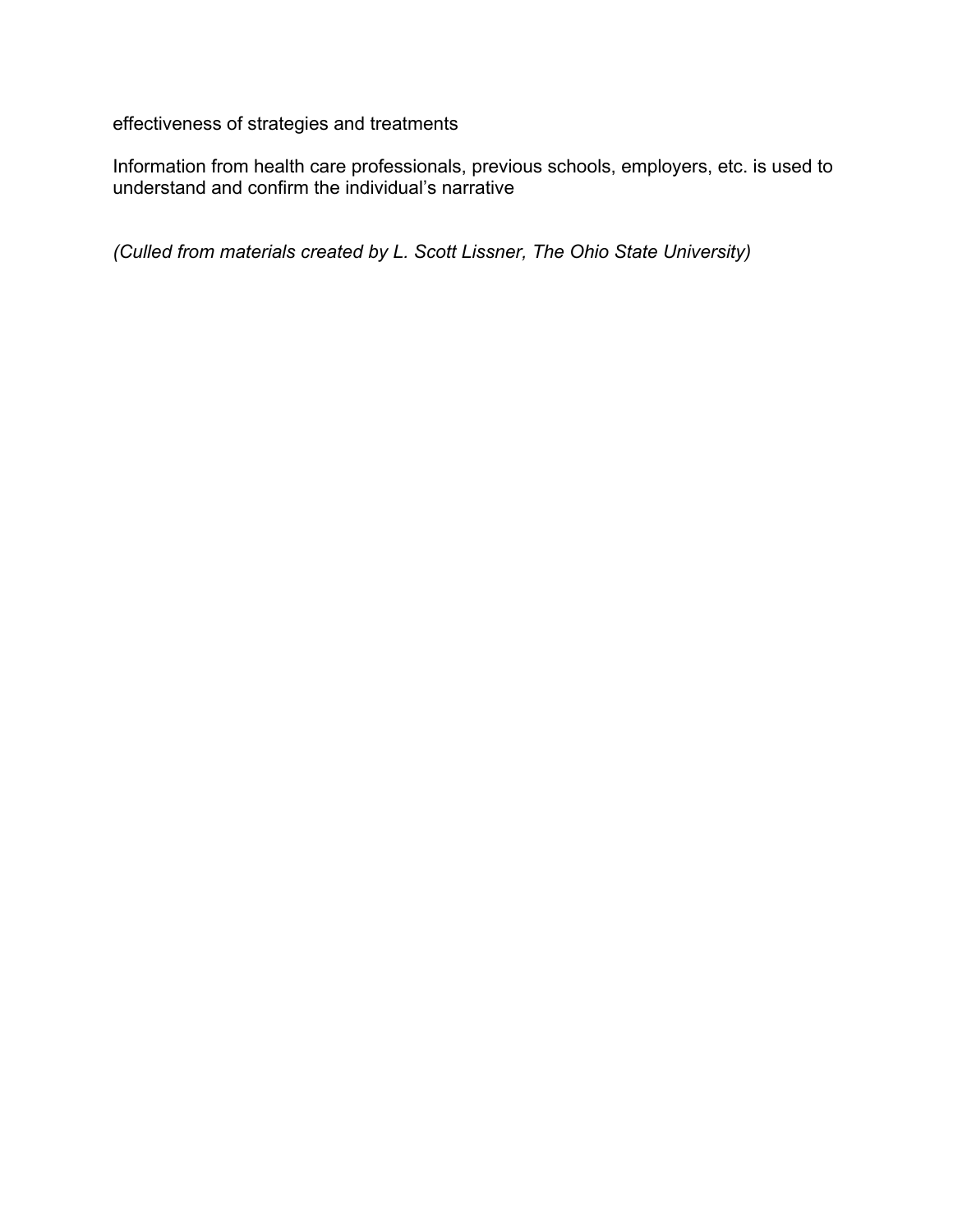## **Students with Mobility Impairments**

Questions to consider:

Tell me about the helps/services that you received at your college.

What limitations do you have that affect you on campus?

How do you get around on campus?

What, if any, aids do you use to assist in mobility?

Do you have or need disability parking privileges?

Are you able to climb stairs?

What modifications do you need in your residence hall room? Automatic door opener? Roll-in shower? Others?

Do you use attendant care? What level of care do you use? What services do your attendants provide?

Tell me about your ability to write. Do you use notetakers, scribes, or any testing accommodations?

Are there other classroom accommodations that you use?

What computer adaptations do you use?

Compiled by Larry Markle, Ball State University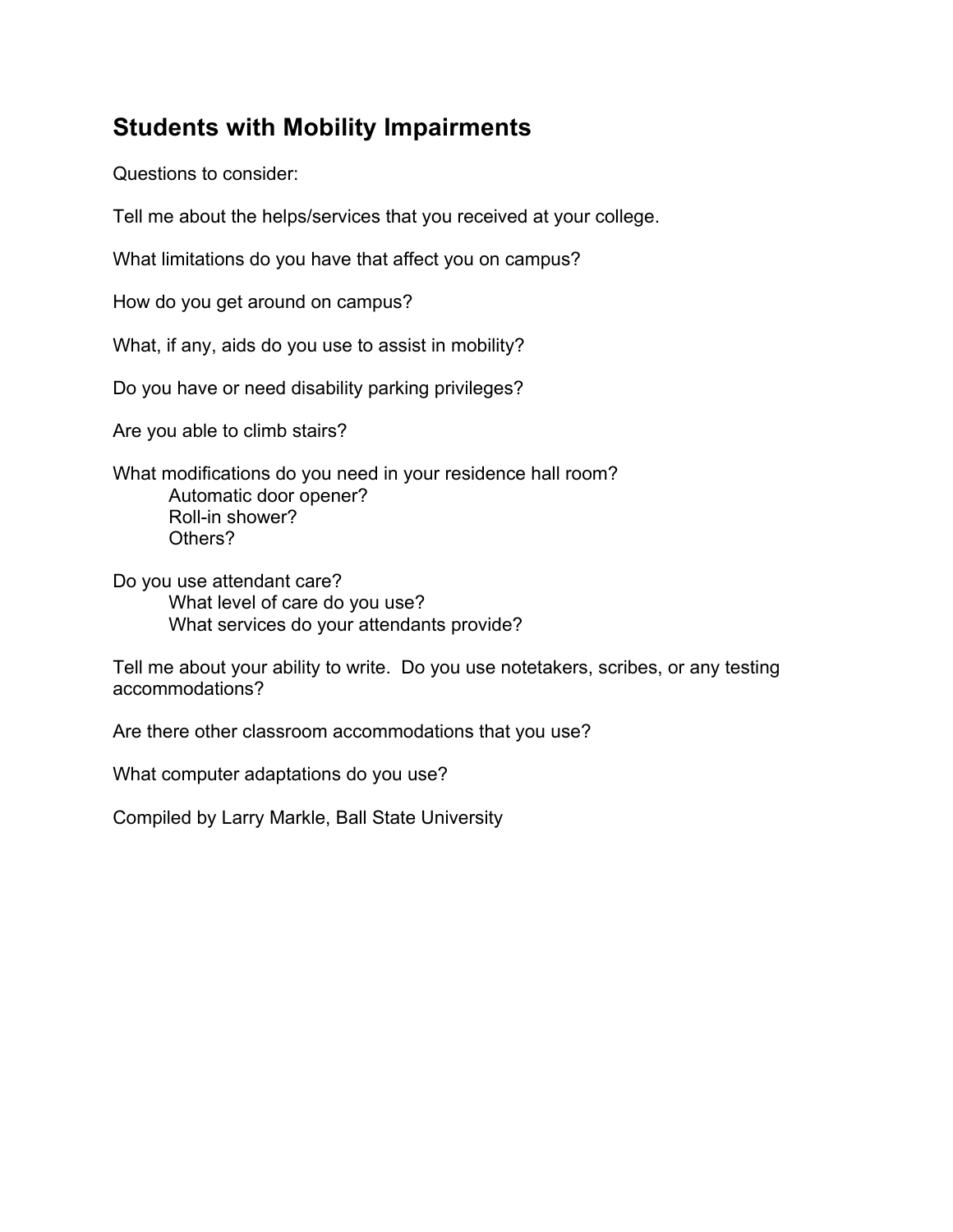## **Students with Visual Impairments**

Questions to consider:

- What causes your visual impairment or blindness?
- Describe how your medical condition affects usable vision.
- Is your vision stable or do you expect more vision loss?

• Do you experience variables in your usable vision such as night blindness, vision fatigue, and good day-bad day effects?

• Are you legally blind?

• Did you have an Individualized Education Plan or a 504 Plan in grade and high school? If so, what kinds of educational modifications and services were included in the plan? If you did have an IEP or 504 Plan, do you believe that you were just as responsible for your education as your classmates were for theirs?

Are you receiving either SSI or SSDI based on blindness?

• Have you applied for vocational rehabilitation services from the state agency for the blind, the Veterans Administration, or another source? If so, do you have an Individualized Plan for Employment or another contract for these services?

• Have you ever enrolled in a rehabilitation and adjustment center for the blind? If so, which center?

- Do you drive a motor vehicle?
- Do you read standard print? If so, how many words per minute can you read? Does fatigue affect your reading speed and duration?
- Do you use a long white cane or a guide dog?
- Do you read large print? If so, what font seems to work best?
- Does high contrast make print more readable?

• Do you use any low vision aids such as magnifiers, a Jordy, CCTV, or other device?

• Do you read Braille?

• Can you write in Braille? If so, how, with a slate and stylus, Perkins writer, note taker with Braille keyboard, or some other device?

- Can you take notes independently? If so, how do you accomplish note taking?
- Do you know a blind person you consider to be a mentor?
- Do you ever avoid any activity because of the vision loss? For instance, some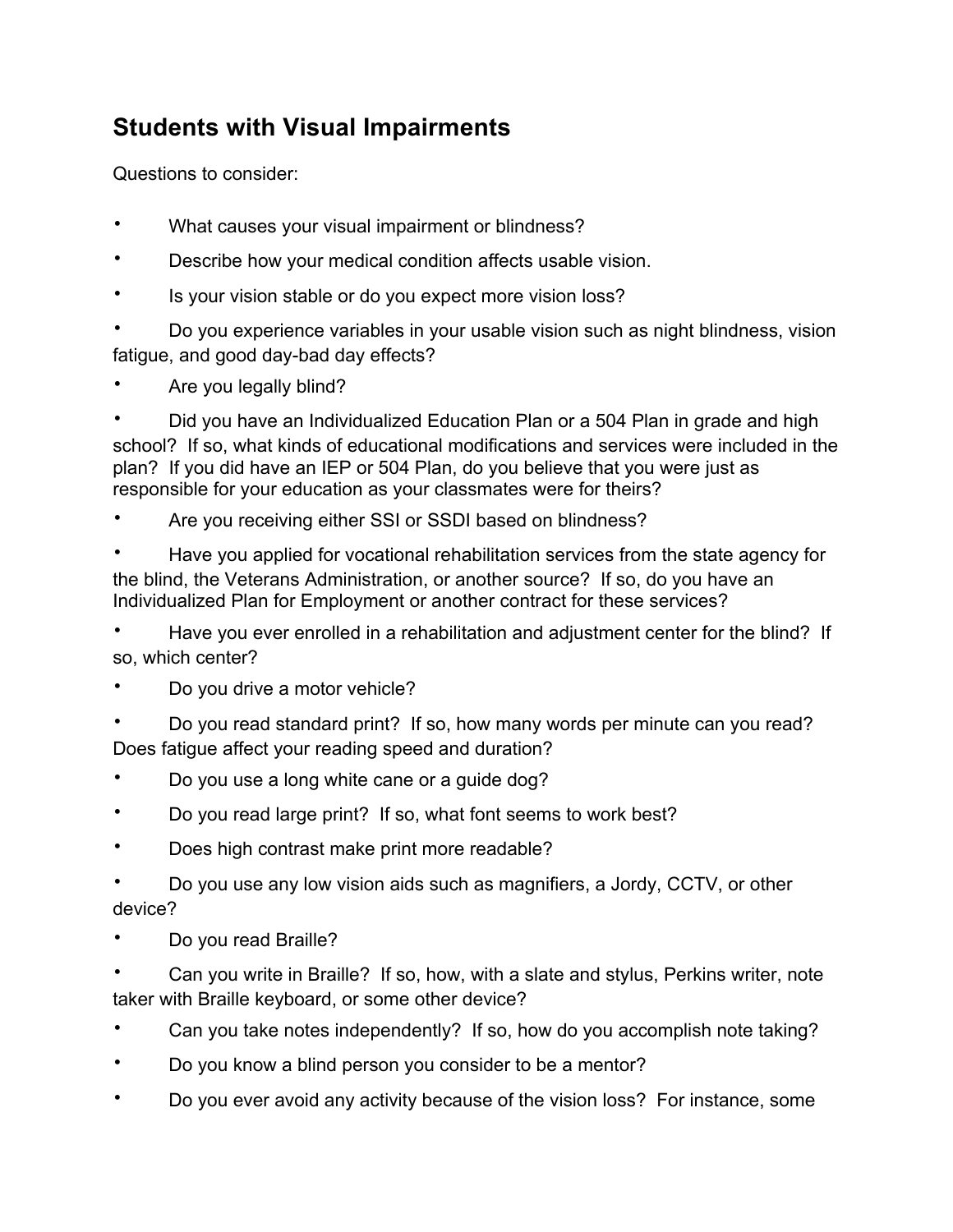people with visual impairments will stay at home rather than going out to a dark bar or crowded event rather than to learn alternative techniques in such situations. If so, what activities are affected?

• If a waiter in a restaurant hands you a print menu, and you can't read it, and then hands you a Braille menu that you can't read either, what conclusions might you draw from not being able to read either format? How would you handle not being able to read the menu?

• Have you any experience with finding, hiring, and managing employees such as readers and drivers?

• Can you read a standard computer screen without any adaptations? Again, can you do this for extended periods of time or is fatigue a factor?

• Do you use any assistive computer technology such as screen magnification, screen readers, or refreshable Braille displays? If so, what are the brand name and versions of the hardware and software that you use?

• How do you keep a schedule?

• Are you a member of RFBD, the Montana Talking Books Library, Bookshare, or other alternate format libraries? Which ones?

• Do you use a computer scan and read system? If so, which system do you use?

• How do you plan to access visually based instruction in your courses? For instance, how will you access items written on the blackboard, overheads, Power Point presentations, and other vision-based instructional aids?

- What alternative techniques will you employ in math, and science courses?
- What alternative techniques will you employ in laboratory work?

• Pretend that I am a professor. Approach me for accommodations. Start by describing when and where you will approach the professor. Then ask for accommodations.

*(Compiled by Jim Marks and the staff at the University of Montana)*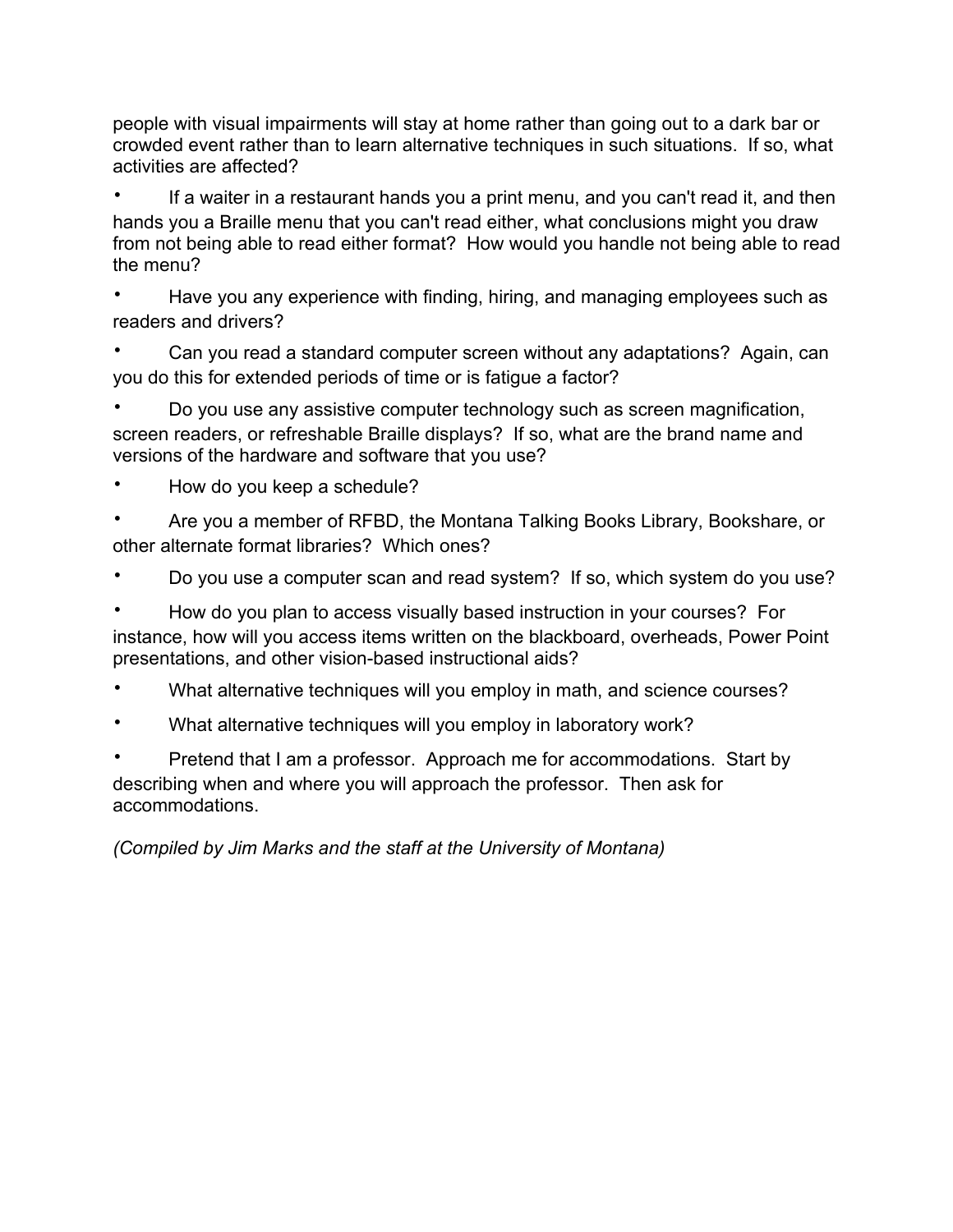## **Students Who Are Deaf or Hard of Hearing**

#### **Suggestions for DSS staff**

1. Locating services that haven't been provided on campus before, such as interpreters or speech-to-text services, may take time. It's recommended that the college/university begin lining up the requested services as soon as the student self advocates, and develop strategies for "documentation catch-up" later.

2. Documentation of a student's hearing loss usually includes a copy of the audiological report, a brief description of the severity of the hearing loss, a description of assistive devices/services currently prescribed or in use, including the possible effectiveness of these devices or services in an educational setting, and description of the expected progression or stability of the hearing loss over time. While students should be encouraged to provide this information as soon as possible, it is possible that the documentation sources are no longer able to make it available. Sources for hearing evaluations include university speech and hearing clinics, hospitals, and private audiologists.

3. Although some students may be able to use different kinds of accommodations depending on the setting, interchanging them doesn't work for everyone. Assistive listening devices will likely not be effective for students with little residual hearing who usually use a visual means of accessing information (sign language or speech-to-text services). Speech-to-text services may work well for students with strong reading skills, but may not be appropriate for other students.

4. The classroom setting, class format, or instructor variables may have an impact on what accommodations are provided. For some students, it may be necessary to adjust the accommodations after the student has had a chance to see how these all interact with his/her communication needs.

5. Track the number of requests for certain accommodations. Encourage students who use the same kinds of accommodations to enroll in the same section of a class, when feasible. It may be possible to utilize remote services (i.e., captioning and or interpreters) if resources are not available locally.

6. The Postsecondary Education Programs Network (PEPNet) has numerous resources that may be of help to service providers as they work with new students who are deaf or hard of hearing. Not only are many resources available online, but outreach/technical assistance staff members are willing to share information and resources. For more information, please go to the PEPNet website at www.pepnet.org

#### **Questions DSS staff might ask incoming students**

Hearing loss and communication issues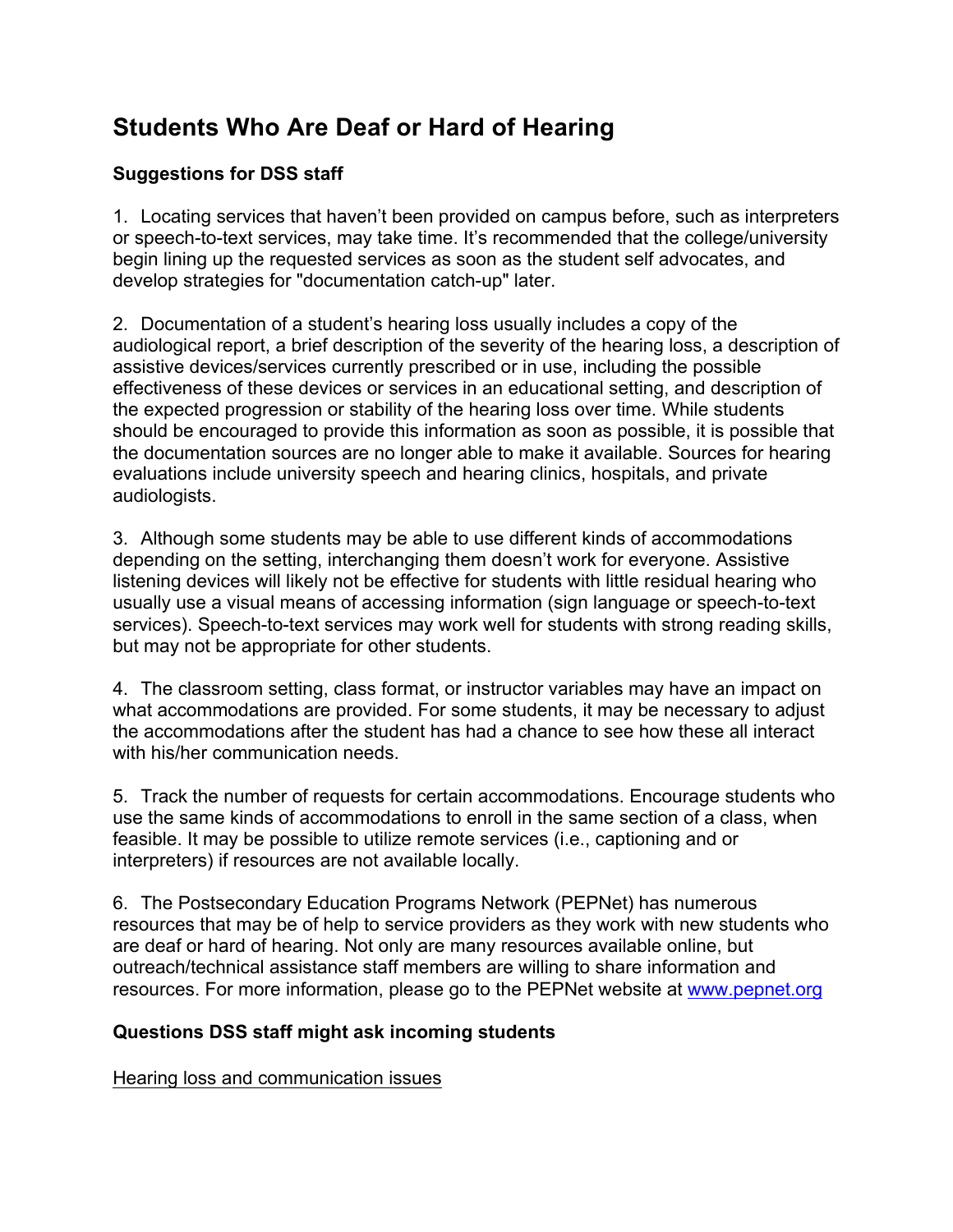- 1. When was your hearing loss discovered?
- 2. Do you know how your hearing loss is described? mild moderate severe profound
- 3. Do you consider yourself deaf or hard of hearing?
- 4. Do you use sign language? If so, what mode? \_\_ASL (American Sign Language) \_\_ PSE (signed English)
- 5. Do you rely on speech or lip reading?
- 6. Do you use any assistive technology? \_\_ personal hearing aids \_\_ assistive listening devices \_\_ TTY alerting devices other **contained**

7. Do you have a cochlear implant? If so, in what situations is communication relatively easy? In what situations is communication more difficult?

- 8. How do you communicate in the following situations?
	- In the classroom?
	- With friends and peers?
	- With family?

#### Classroom/campus access issues

1. What kinds of classroom accommodations do you typically use? What had you already requested at the college you would have been attending this semester?

- \_\_ sign language interpreters
- \_\_ speech-to-text services (CART, C-Print, TypeWell)
- \_\_ notetakers
- \_\_ other interpreters (Cued Speech, oral)
- \_\_ assistive listening devices
- \_\_ captioned audio-visual materials
- **\_\_** testing accommodations
- \_\_ other services \_\_\_\_\_\_\_\_\_\_\_\_\_\_\_\_\_\_\_\_\_\_\_\_\_\_\_\_\_
- 2. If you're using a sign language interpreter, what mode do you prefer s/he use? \_\_ ASL (American Sign Language) \_\_ PSE (signed English)
- 3. What have your past educational experiences been?

\_\_ mainstreamed high school/college/university with accommodations (what kind?) mainstreamed high school/college/university with no accommodations (why were there no accommodations provided?)

residential high school/college/university for deaf/hard of hearing students

 $-$  mixed experiences (describe)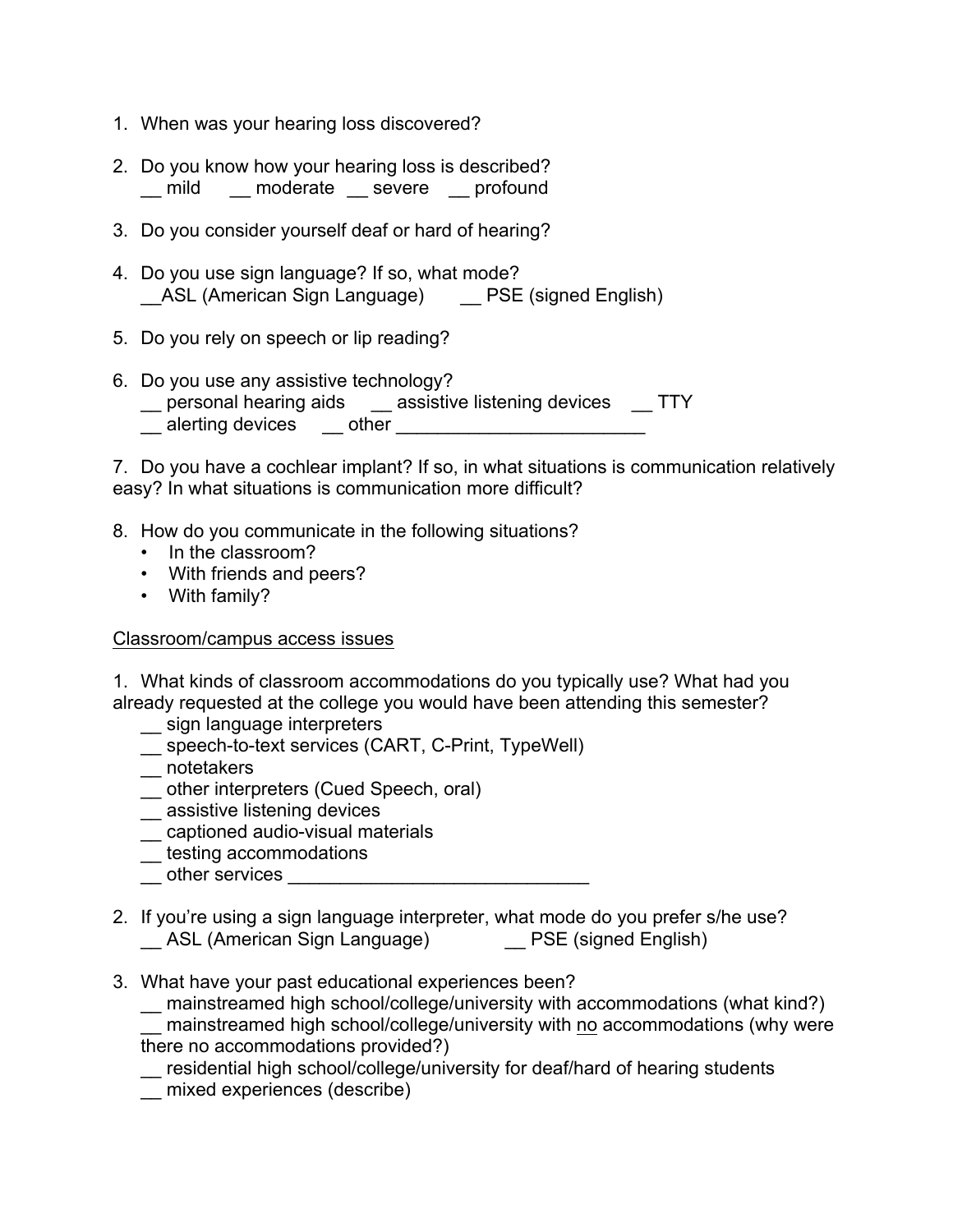4. Describe what effective classroom communication means for you in one-to-one settings, small group discussions, and large lecture halls. How have accommodations been modified to effectively address these situations?

5. Describe how your hearing loss affects your participation in school and interactions with friends and family. What do you do to enhance interactions with others?

6. Do you have any other disabilities that might impact the accommodations you request?

#### **PEPNet Regional Center Contact Information**

Marcia Kolvitz Postsecondary Education Consortium (southern region) University of Tennessee Knoxville, Tennessee 317-894-9386 v/t Email: mkolvitz@utk.edu

Bambi Riehl Midwest Center for Postsecondary Outreach University of Wisconsin, Milwaukee Milwaukee, Wisconsin 414-229-2343 v/t Email: briehl@uwm.edu

Dianne Brooks Northeast Technical Assistance Center National Technical Institute for the Deaf a college of Rochester Institute of Technology Rochester, New York 585-475-6433 t Email: DBrooks@ntid.rit.edu

Mandy McCurry Western Region Outreach Center & Consortia California State University, Northridge Northridge, California 818-919-2099 v/t Email: mandy.mccurry@csun.edu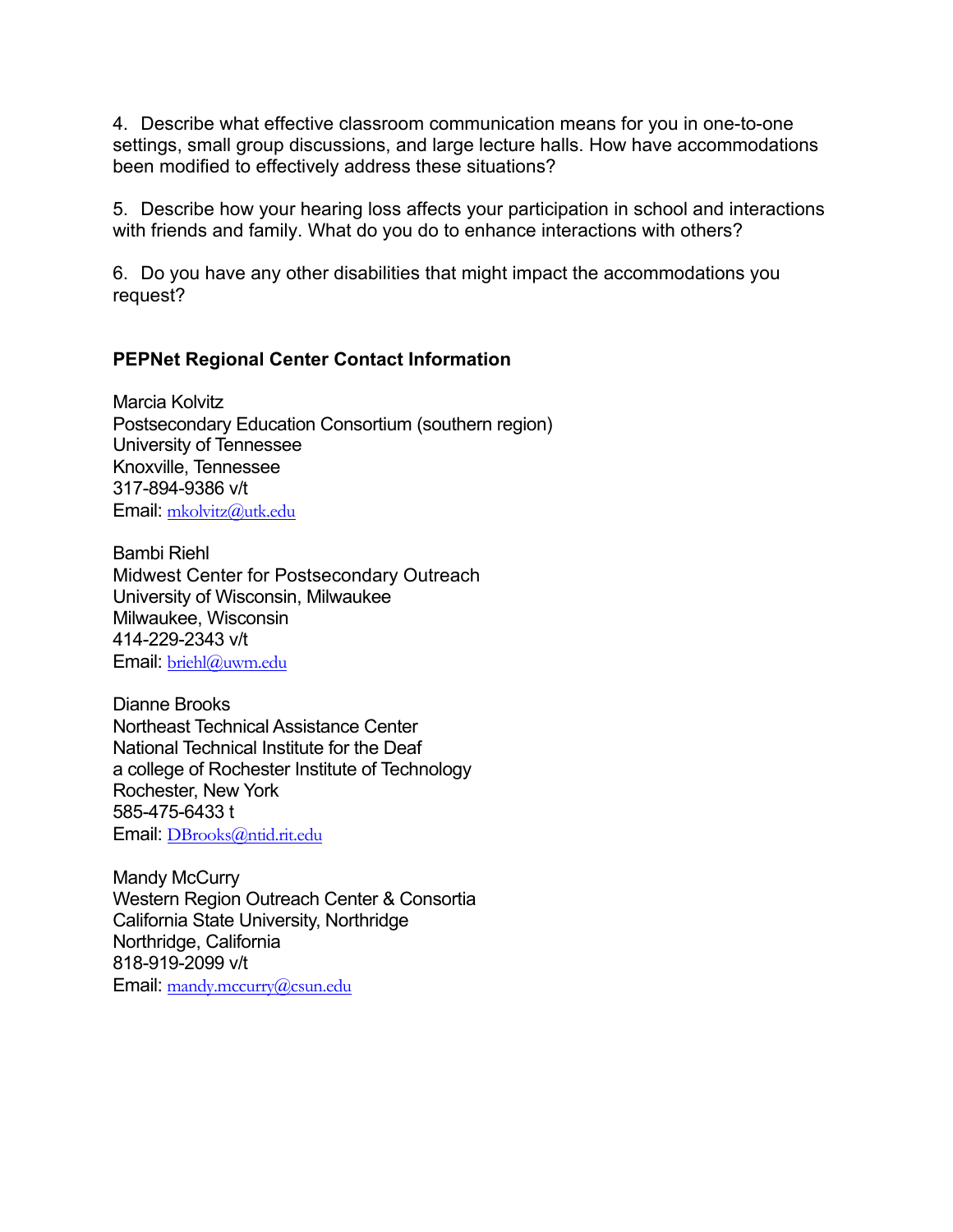## **Students with Learning Disabilities or ADD/ADHD**

Typically when documenting accommodation requests from students with Learning Disabilities or Attention Deficit Disorders, offices hope to find either full clinical write-ups, psychoeducational testing or both. Here are some questions that can help you gather information you can use as an approximation of what you may have received from the formal documentation.

One thing you get from the documentation is the credentials of the evaluator. So it may be helpful to ask the student about when and where they were originally diagnosed and what the most recent evaluation was like.

Did you receive services/accommodations at your last college? If so, What was the office called? What was it like? How did it work?

Did your receive special education services in P-12? If so, What was that like? How did it work? Did you receive service through graduation?

Do you remember when you were first diagnosed? Who did the evaluation? Do you recall anything about it (a particular task or how long it took?)

Have you been evaluated since then? If so, (same as above)

Formal documentation will provide a diagnostic statement. Did anyone give you a formal name for the condition? How would you describe your condition? What kinds of school-related tasks does it affect? (reading, tests, writing, spelling, oral response ...) Can you describe how it affects those tasks you identified?

Because diagnosis is related to impact, these question flow into the next set of information that documentation should provide, a description of the current functional limitations. Additional questions include:

 Has the way it has affected you changed over time? Is it different in different subjects? Are there better or worse times of day?

You also get a history or a description of current and past accommodations, services and/or medications from the documentation process.

 What accommodations were you using at your last school? How were they arranged?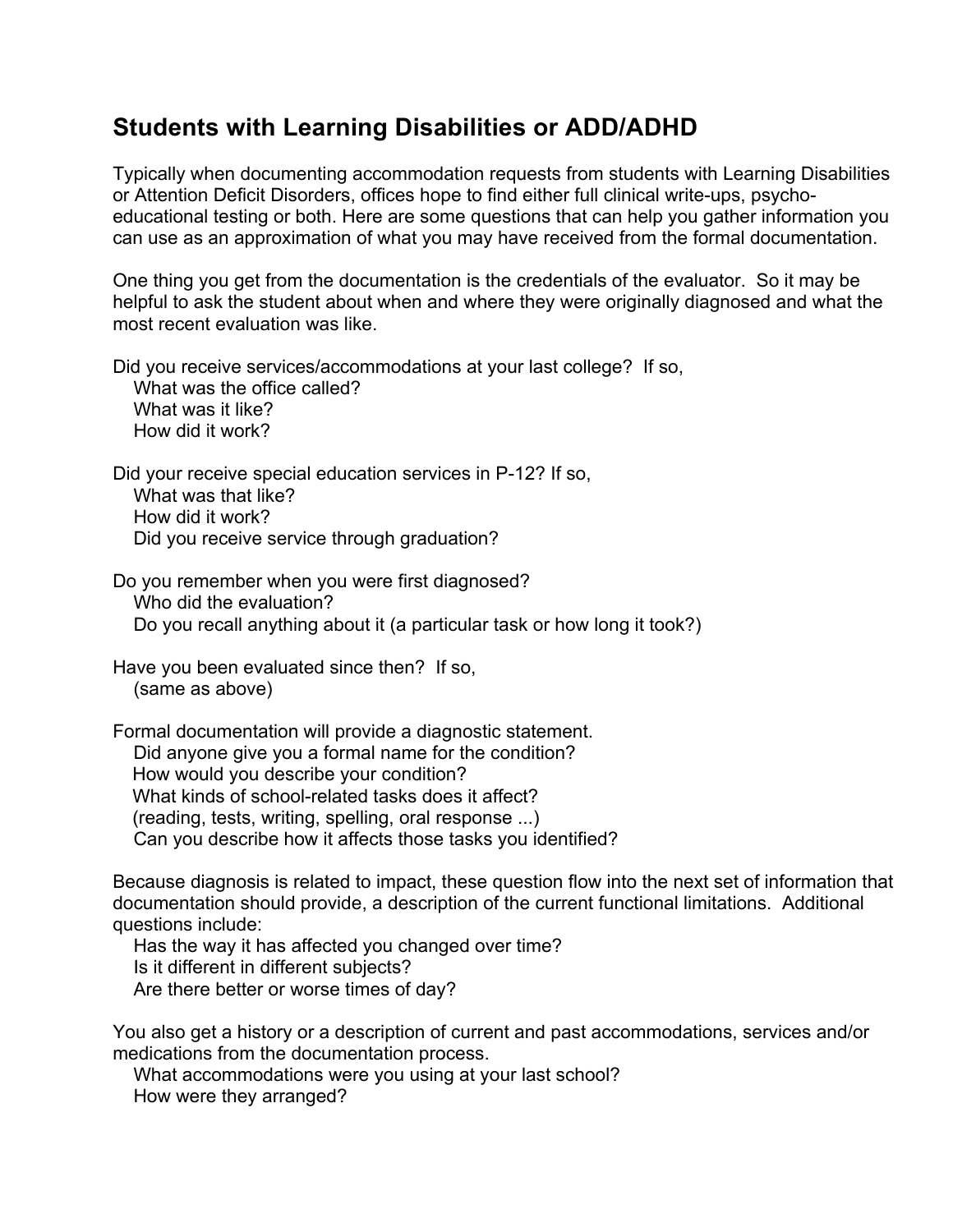How much did they help? What accommodation worked best for you?

Were there accommodations you requested that were turned down? Did they offer an alternative? Do you know why they said no? Do you agree?

Did you receive accommodations on the SAT, ACT, LSAT, GRE, MCAT …? If so, What accommodations did you receive?

What accommodations have you tried in the past (high school, work, elementary school...?) How did they work? Would you still like to use those accommodations? Why or why not?

Have you used any medications? Are you using any now? How do they help? Are they taken on a schedule or as needed? Does your medication schedule affect when you should study or take classes?

Have you used accommodations anywhere other than school?

Accommodations to the side, do you have tricks or strategies you use to help you when you are reading? stay organized? study for tests? write an essay? work on math? keep focused or stay on task

How many hours per day/week do you typically study?

Student won't be able to answer all of the questions in detail but their responses should give you a good sense of what their disability is and how pervasive it is. It should also give you a gauge on how familiar students are with the system to see if the information rings true.

*[Compiled by Scott Lissner, The Ohio State University, with input from Ruth Fink, University of Colorado (retired)]*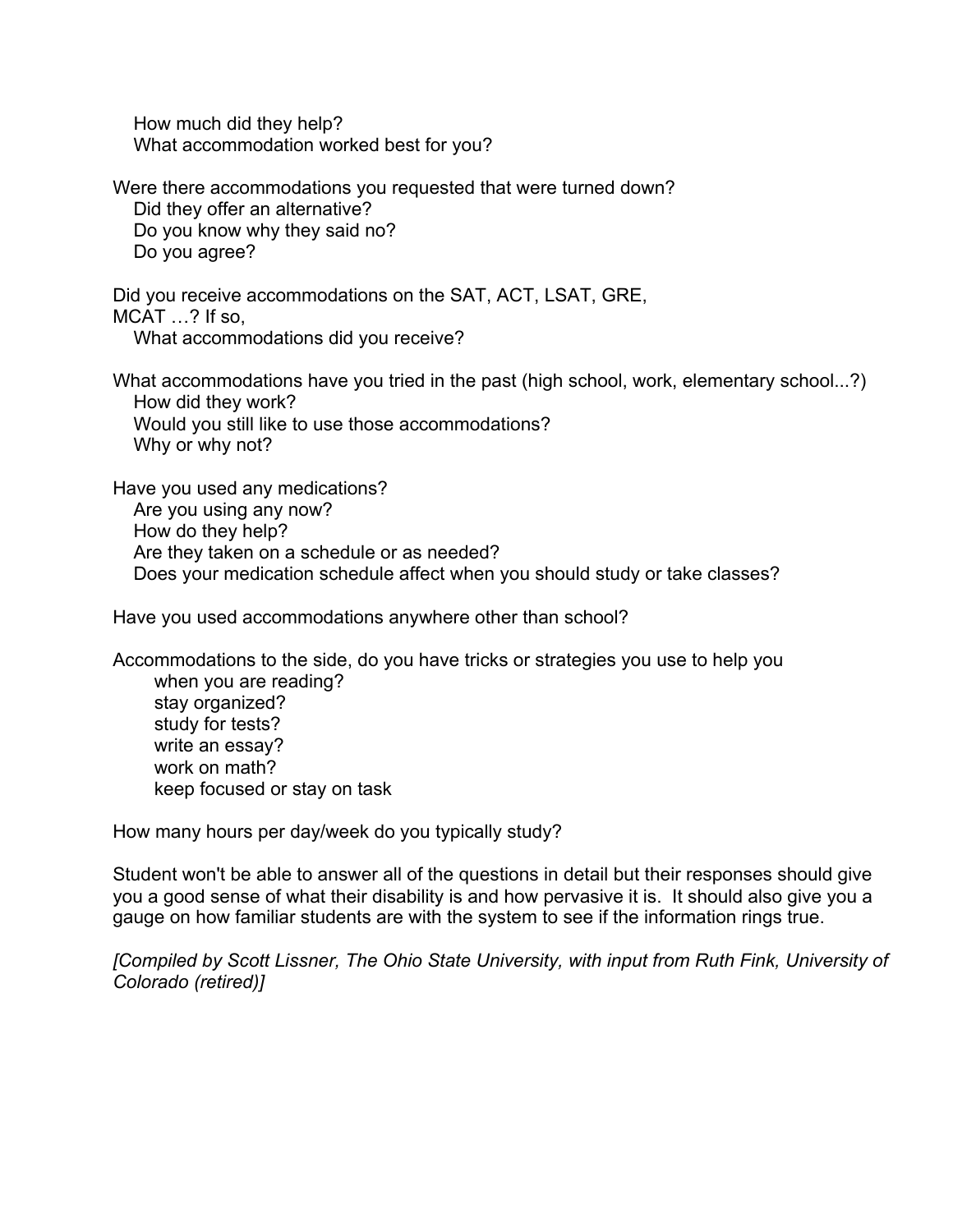### **Students with Asperger Syndrome**

Among all the populations of students with disabilities, students with Asperger Syndrome may be the hardest to acclimate and accommodate post-Katrina, because their inability to express themselves verbally and respond to your questions is often an inherent part of their disability. Students with Asperger Syndrome typically have very poor eye contact, little or no affect and a flat tone or lack of modulation to their voice. Social skills are sorely lacking, as is the ability to interpret non-verbal communication. Most students with this diagnosis intensely dislike change and avoid it when at all possible. As a spectrum disorder, service providers will notice a wide variety in intensity of these symptoms.

If asked to make accommodations without the presence of documentation, service providers should consider:

 Extended time for tests Distraction free environment for tests Notetakers if distraction is a problem for the student Social skills instruction through counseling or groups Individual work with students and/or faculty members to assist with understanding assignments Accommodation for work/assignments dependent on groups (usually accommodated with an assignment for the individual student) Often a single housing assignment is requested/suggested

For additional information or assistance please contact Jane Thierfeld Brown, 860-570- 5130 or jbrown@law.uconn.edu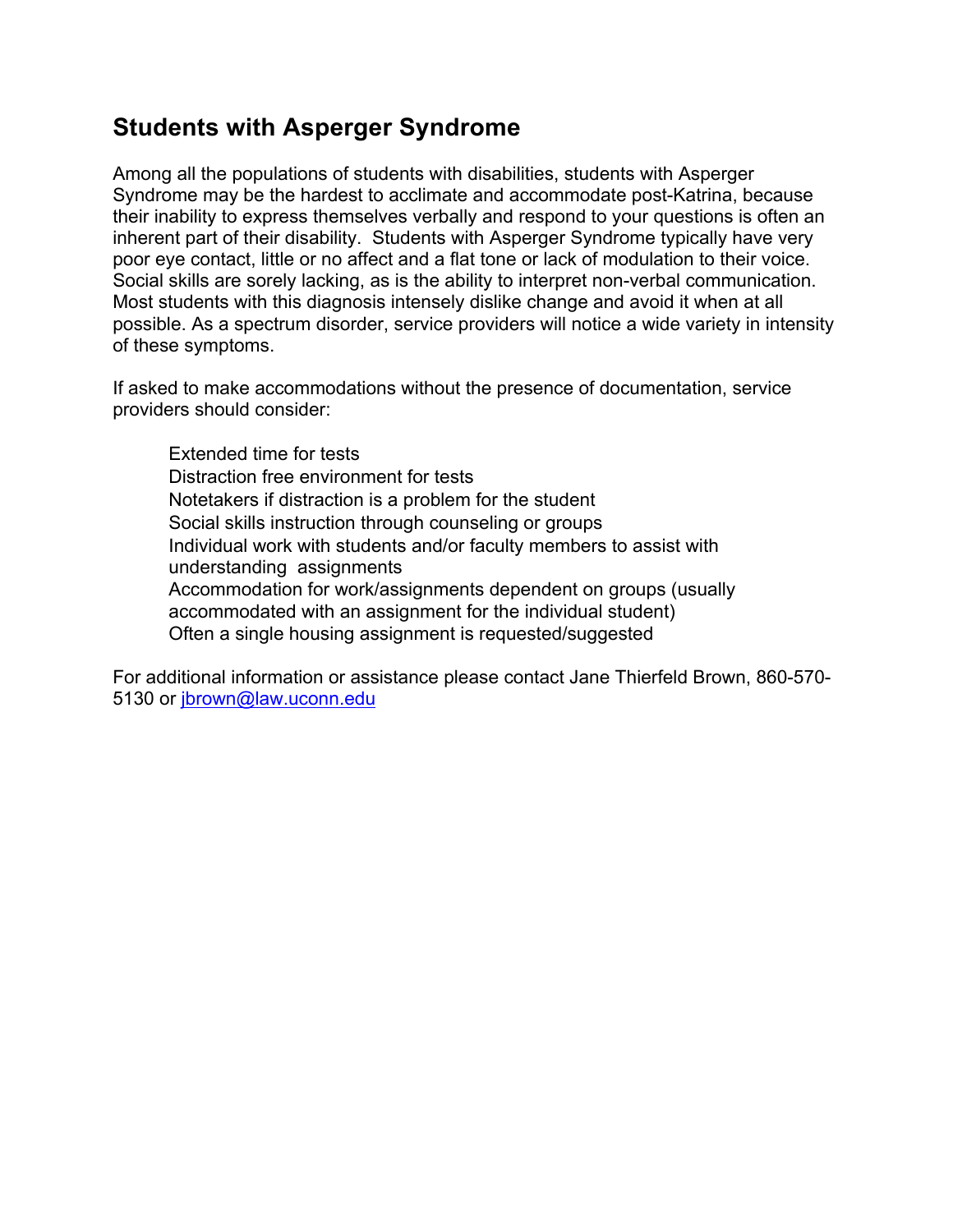#### **Students with Psychiatric Disabilities**

College students with psychiatric disabilities who have been displaced by Hurricane Katrina may seek services from your campus Disability Services (DS) office. These students will not have access to their documentation or their mental health support networks. This calls for doing business differently. It will be important to provide these students with support, information and assistance with connecting with on-campus and/or community mental health resources. It will also be helpful for the DS Provider to know which mental health services have a sliding scale and/or accept student health insurance.

Documentation will take some time to obtain; you will need to use your professional judgment to determine if providing provisional accommodations is appropriate. (Provisional accommodations are provided on a short term basis, usually a semester, until the student can obtain adequate documentation.) Below is a list of questions to assist you with gathering information to determine eligibility for provisional services and next steps.

 Tell me about your disability. What were the diagnoses that were used to describe your conditions by a mental health professional? How long have you been treated for these conditions?

 What were the symptoms of these conditions and how did the symptoms affect you as a student? How have the symptoms of your mental health condition changed since the hurricane? Were you on any medication for these conditions? If so, which medications? Did the medications have any side effects?

 Tell me about the services and accommodations you received at your previous school based on the documentation you provided to the campus Disability Services Office.

 Tell me about the mental health support network you had in place at your previous school. How often did you see your psychiatrist, and/ or your therapist?

What mental health services and resources would be most helpful to you now?

 What do you think about taking less than a full-time course load? This could allow you to have some extra time to set up a new mental health support network and get re-established on our campus? What barriers or concerns do you see to taking a reduced course load?

Once you have gathered this information, you should have enough information to determine if providing provisional accommodations is reasonable. If you do determine that provisional accommodations are reasonable, it is important to put in writing for the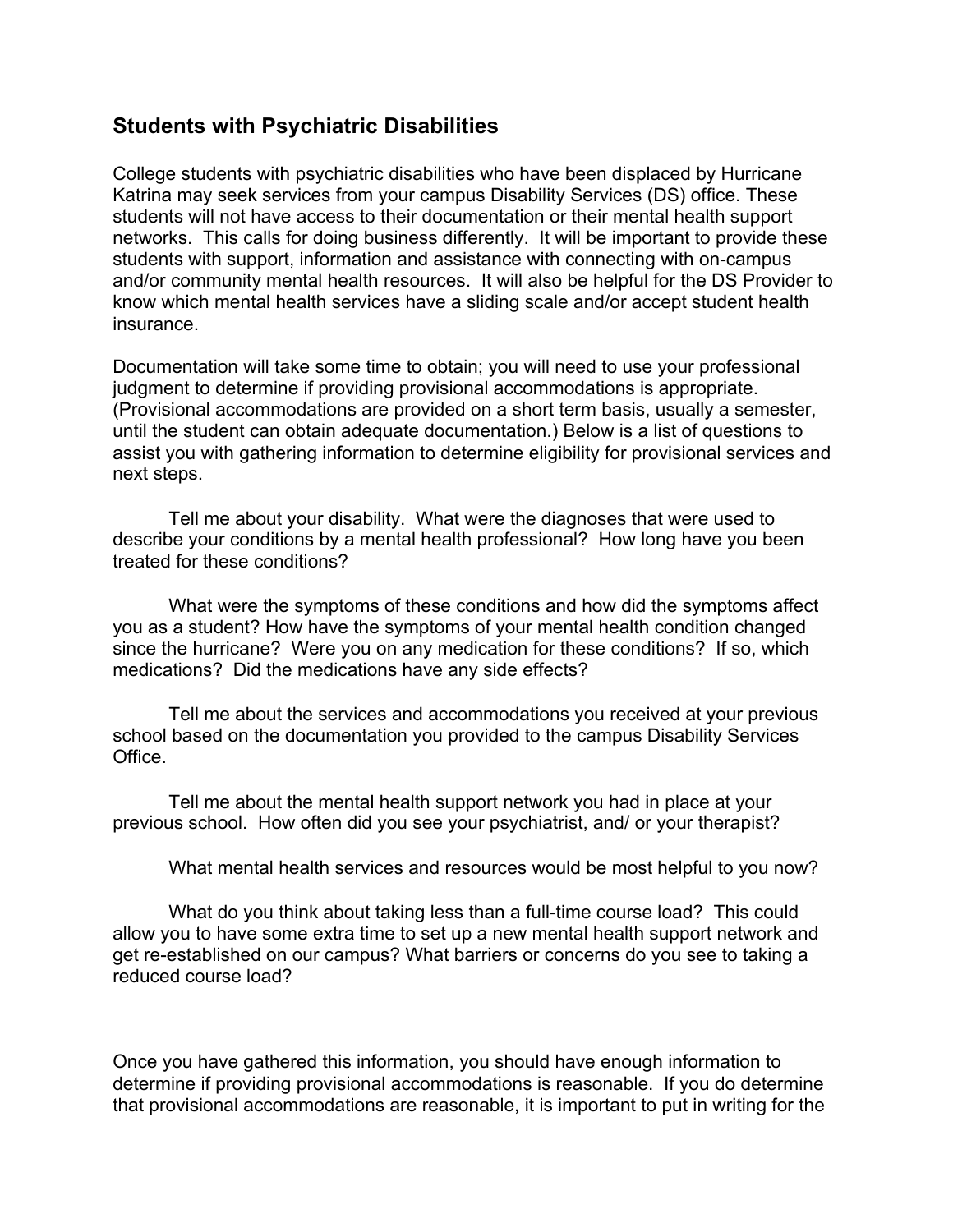student what accommodations you will be able to provide and when the services will end if you do not receive documentation. Encourage the student to contact you during this period of provisional service if he/she encounters any barriers to obtaining documentation.

*(Compiled by Barbara Blacklock, University of Minnesota, and Linda Cooper, Marist College)*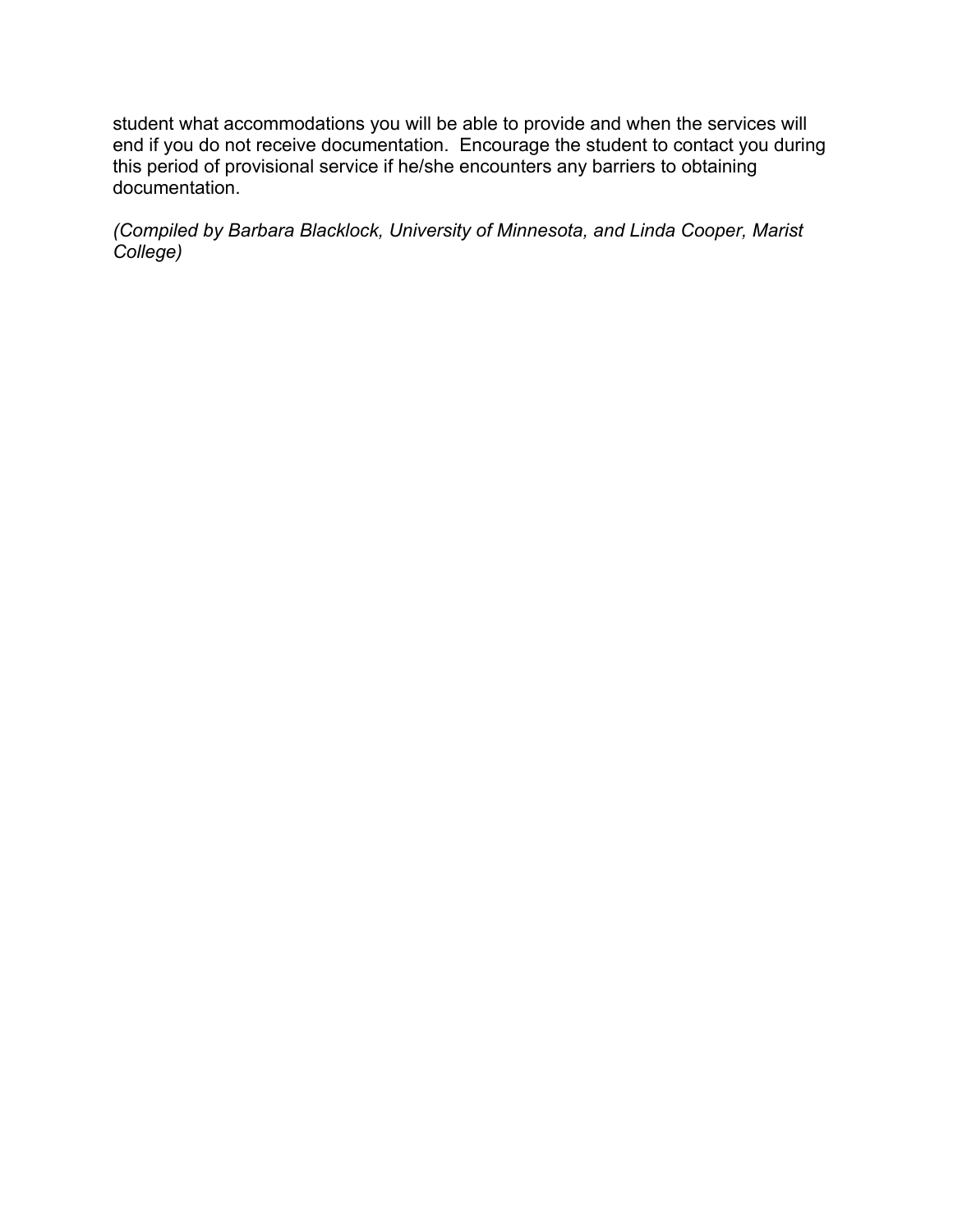## **Students with Chronic Health Impairments**

Some displaced college students will have medical conditions or chronic diseases that pose significant functional limitations in the educational setting. They may need immediate assistance beyond academic accommodations, physical accommodations and referral to numerous campus or community medical professionals.

These students will not fit your traditional operating model for service provision. They did not originally choose to attend your university nor live in your community and are being admitted to the university after classes have already started. They not only have lost their formal services and resources from their original institution, but also their informal support system from fellow students and friends which is often a critical element with their normal campus functioning. Although they may have "done everything by the book" at their home university's DSS office, the students are likely lacking the documentation you require and information about your disability services. This is beyond their control. They did not have the opportunity for an early appointment at your DSS office to learn of services or documentation guidelines.

**As a result of relocating to a new campus and community with little notice, the students may not know where to find needed medical treatment, medicine and supplies or therapy, which is essential to health and functioning as a well student. As a result, the DSS office may need to identify or even coordinate the provision of medical resources that are normally the responsibility of the student and the student's family. The Student Health Service may become the primary medical facility for documentation and treatment rather than a medical center or physician from "at home." Keep in mind that this disaster may have already compromised their health condition due to lack of medicine, therapy, medical services or living conditions immediately after Katrina. The continued stress from relocation, loss of financial resources, friends or family can continue to impact health conditions.** 

It is therefore imperative that the DSS office realize this is not business as usual. Documentation of the disability may not be readily available or may have been destroyed. Even parents or relatives, who could in normal cases provide background information or individual case history, may be unavailable or missing. Given these unusual circumstances, the DSS office must initially rely on information from the displaced student and consider immediate provisional accommodations until appropriate documentation can be reasonably provided. These students may have already experienced a lot of "red tape" or bureaucracy surviving this disaster and relocating to your campus; therefore, we must realize that flexibility and professional judgment of individual circumstances are paramount over normal documentation guidelines or program procedures. However, there should be a clear understanding of the services to be provided and the student responsibilities. The displaced student needs to know that the level of services or system for providing services may be different at the new institution. This must be clearly articulated to the student as it is easy for the student to assume that all university DSS offices are the same. Likewise,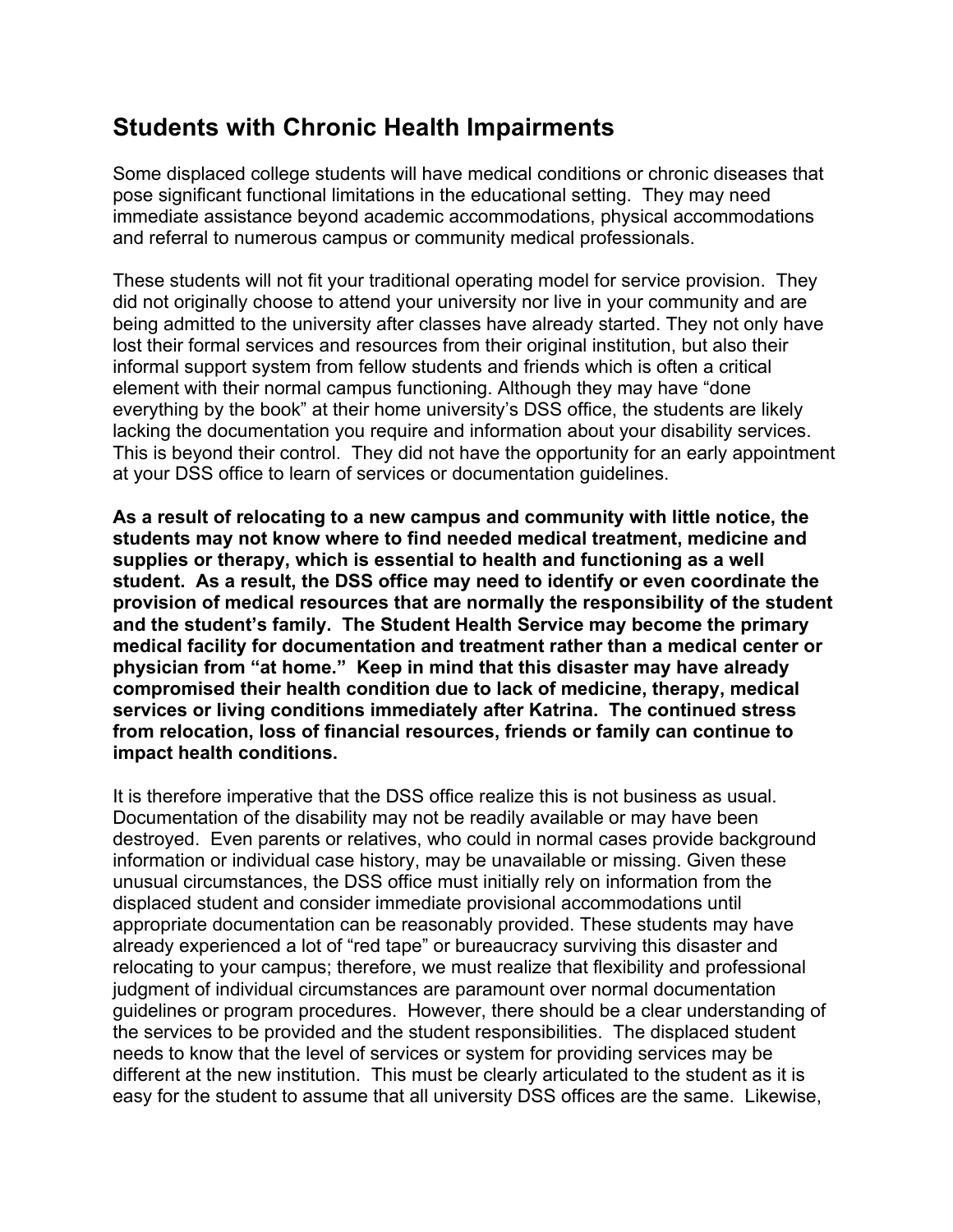any provisional services should be clearly identified as such.

For an excellent overview of students with medical and chronic disabilities in the academic environment, see the AHEAD brochure, "College Students Who Have Chronic Diseases or Medical Conditions."

Jake Karnes U. Ky. Disability Resource Center jkarnes@uky.edu 859-257-2754 Sept. 6, 2005 (for AHEAD)

#### **Tip sheet for working with students with chronic medical conditions**

**Outreach** As you would with any other new/entering students to your campus, make sure that you publicize/disseminate info re: disability services and availability of support to all new visiting students. With student relocation likely to take place throughout the coming weeks, plan for continuing publicity/outreach. Ideas might include:

- 0. Working closely with the campus administrator/s designated to work with all Hurricane Katrina survivors
- 0. Creating a special link on existing DS (disability services) website re: welcome to all visiting students from other schools
- 0. Implementing an informal buddy/mentor system where current SWD (students with disabilities) could be matched with visiting students with similar disabilities for peer support

**Teamwork** Work closely with all other campus offices, and especially with Student Counseling Services and Health Services re: assistance for students with chronic illnesses. Since documentation from an existing clinician may be difficult or impossible to obtain, offer to establish temporary/interim documentation via health/counseling staff.

**Ask the student** Since it is likely that there will be no paper trail re: support services used at the previous school, use a simple template such as the one below for preliminary info gathering re: disability-related needs:

Disability Services Pre-Registration: Student Self-Assessment

What is your disability and when was it first diagnosed?

 What disability-related accommodations have you used in the past – either in or out of the classroom?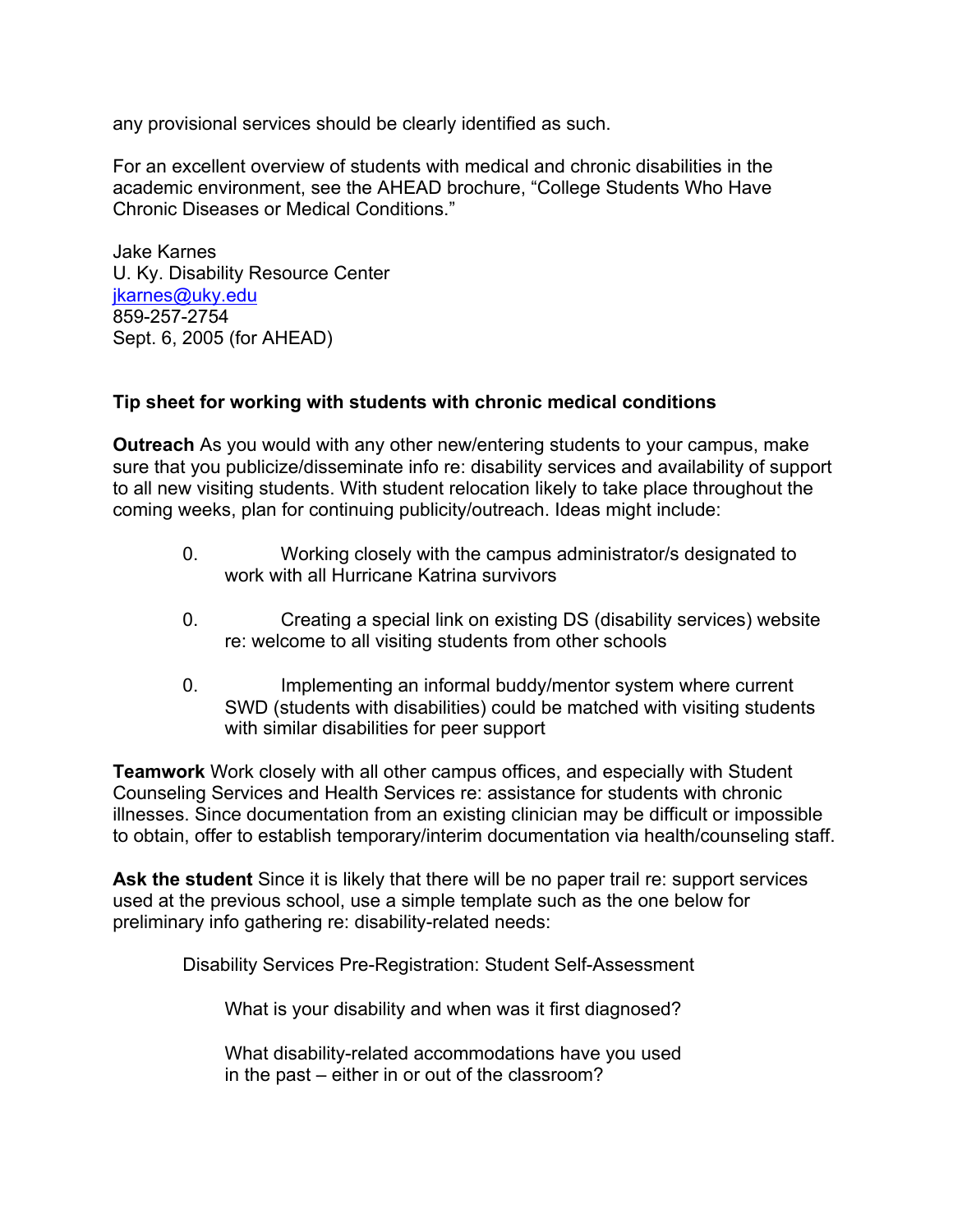What accommodations do you anticipate needing this semester?

**Be flexible** Try to find a balance re: policies/procedures used at your institution vs. the previous school. On an interim, one-semester basis, consider "grandfathering" the accommodations used previously. Think outside the box.

**Medication** It is likely that students with chronic illnesses many not have access to their needed medications. Again, work closely with counseling and health services re: access to meds, re-writing of prescriptions, etc.

**Clinician referrals** Some students may need local referrals for chronic illness support such as physical therapy, counseling, specialists, psychopharmacologists, etc. Again, work closely with counseling/health services re: networking and referrals.

**Insurance coverage** Assist visiting students with obtaining and/or extending coverage of existing health insurance to new geographical region where interim school is located.

**PTSD** As trauma survivors may be more at-risk for Post-Traumatic Stress Disorder, be aware and observant re: signs and symptoms of PTSD with visiting students. Some excellent resources are the National Center for Post-Traumatic Stress Disorder (www.ncptsd.va.gov), the Johns Hopkins School of Public Health (www.jhsph.edu/katrina), and the Harvard School of Public Health (www.hsps.harvard.edu/katrina).

**Flare-ups** Given the extreme circumstances and numerous upheavals and transitions that Katrina survivors have experienced, it is possible that students with chronic illnesses might experience greater frequency, duration and/or intensity of flare-ups of their existing chronic medical condition/s. Current therapy and/or medication regimens may need to be re-examined and adjusted. Consider reduced course loads and parttime-status as needed; provide additional accommodations on a case-by-case basis. Be supportive and flexible.

**Stress management** Support for the wellness model of attention to mind, body and spirit is crucial for all students – and especially for students with chronic illnesses where stress may exacerbate existing symptoms. Assist students in developing stress management plans which are responsive to their individual needs by utilizing existing campus services and offices. Work with physical education faculty for yoga and meditation workshops; campus clergy for spiritual support and guidance; offer free or low-cost mini-massages donated by local massage therapists; work with dining services to offer an evening or day of comfort foods. Remember to focus on the basics: nutrition, exercise and sleep.

**Use the web** When in doubt, use Google or other search engines for disability-specific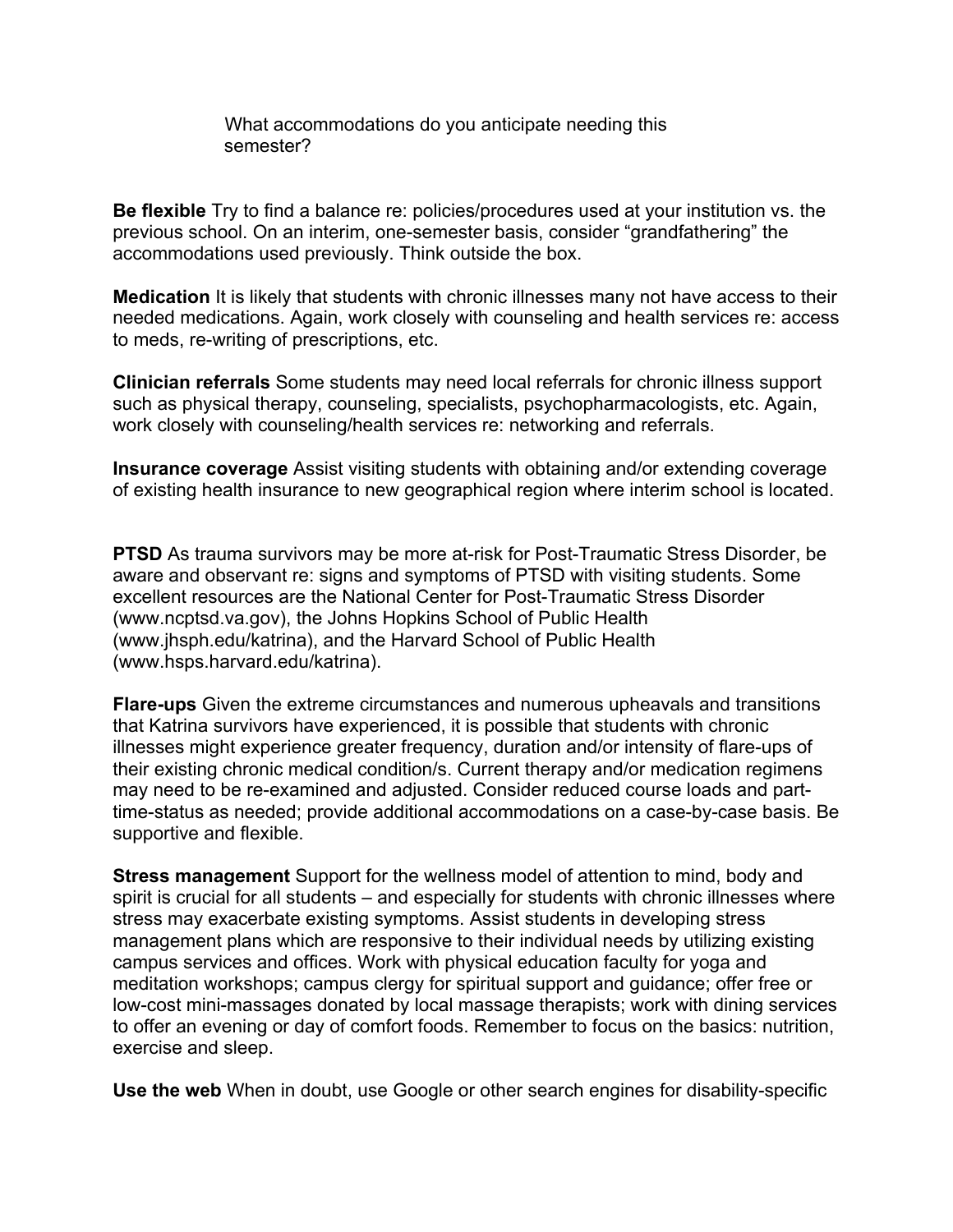information. For college student health concerns, visit the American College Health Association website at www.acha.org. For comprehensive Hurricane Katrina support/resources info, visit www.networkforgood.org.

**Expect the unexpected** This list of ideas, suggestions and tips is just a little something to help you – and your new visiting students – get started on your journey together. All DS professionals (indeed, all educators) know that getting from point A to point B is a process that takes creativity, flexibility and a thinking-outside-the-box attitude. Be patient, kind, and open to new discovery, maintain your sense of humor, and expect the unexpected.

*(Compiled by Susan Quinby, Barnard College)*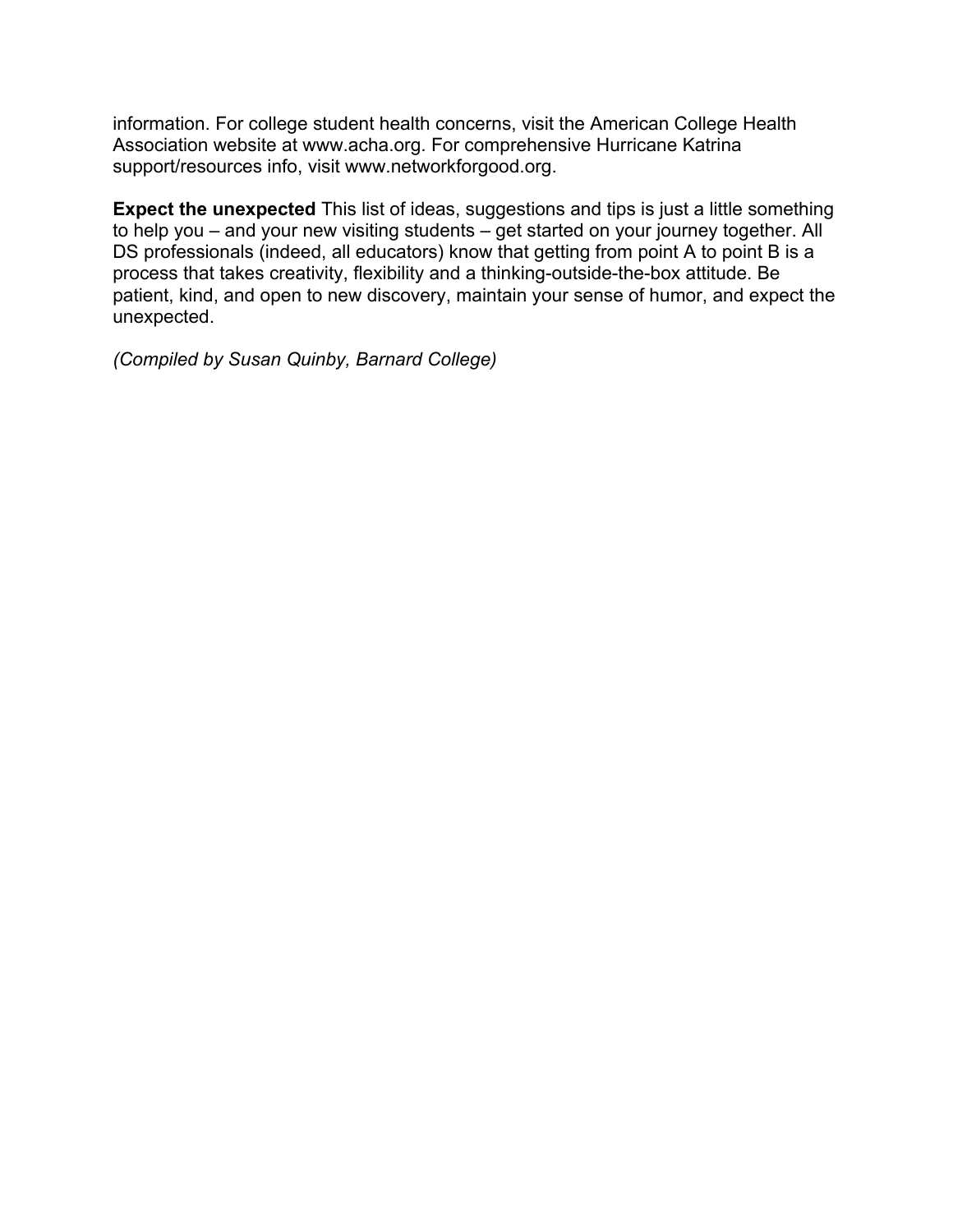# **Appendix B**

# **Students in Transition**

| Students with Mobility Impairments 26                 |  |
|-------------------------------------------------------|--|
| Students with Visual Impairments 27                   |  |
| Students who are Deaf and Hard of Hearing 28          |  |
|                                                       |  |
| Students with Psychological/Psychiatric Impairments32 |  |
| Students with Chronic Health Impairments33            |  |
| Recording for the Blind and Dyslexic and              |  |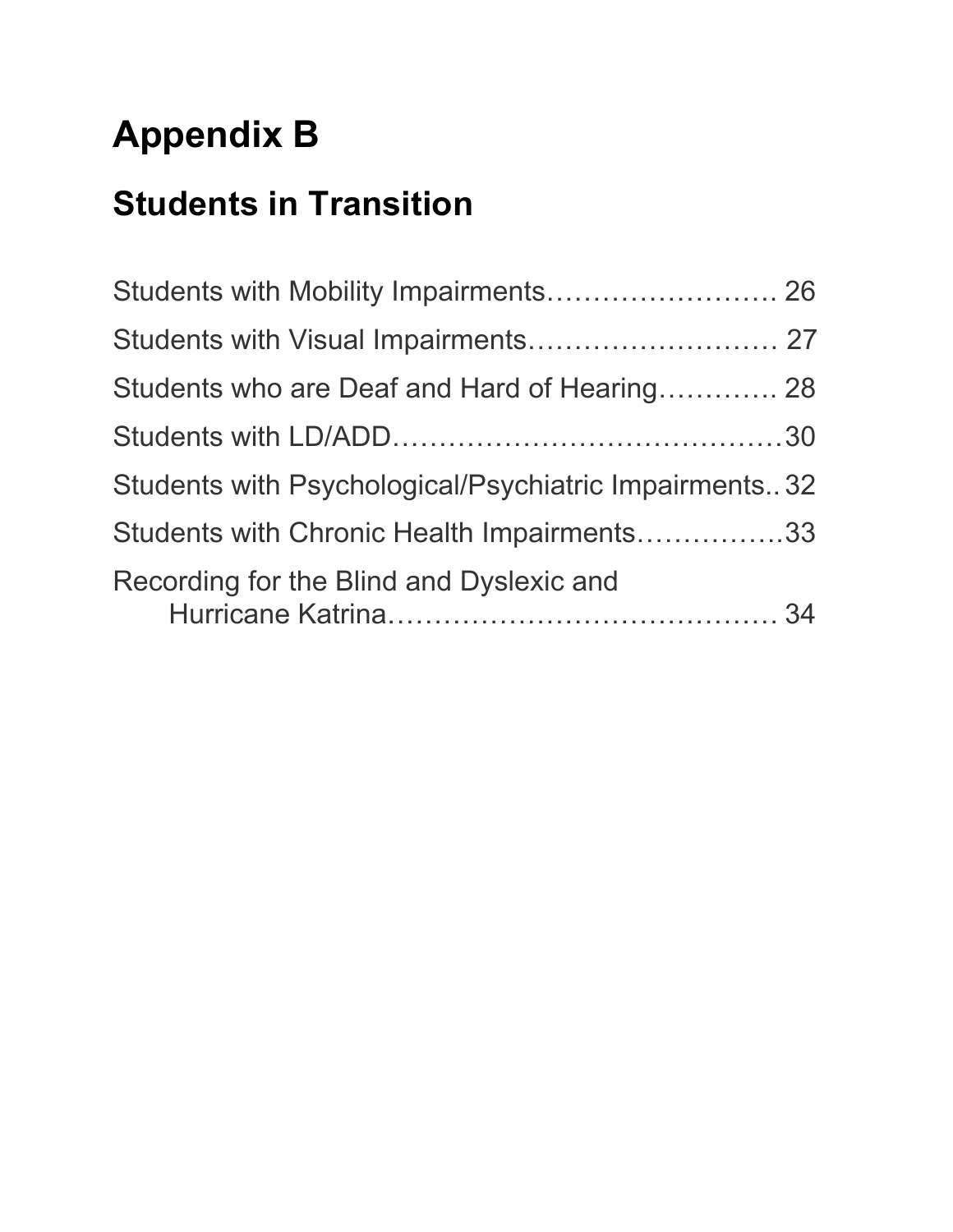## **Questions Specific to Students with Mobility Impairments**

- \* Do you know where the CIL is located?
- \* Do you have a phone book with a list of attendant care providers?
- \* Do you know where to get information about campus/town accessibility?
- \* Can you find the accessible bookstores?
- \* What stores, restaurants and theaters near campus are accessible?
- \* Do you know about our clubs/support groups for students with disabilities?
- \* Do you know who our liaisons are in:
	- **Admissions** Financial Aid Advising **Housing** Bursar/Cashier Library (book retrieval) Recreation

\* Have you contacted your VR Counselor and told them where to send authorizations for housing, books and tuition?

- \* Do you know where to get medical supplies and medicines?
- \* Have you asked that your prescriptions be transferred to a pharmacy here?
- \* If needed, have you registered for Paratransit and/or parking privileges?
- \* Are you registered for accessible transportation in the city?

\* Do you know how to get accessible seating for classes, theater performances and sporting events?

- \* Are you set up to use early registration?
- \* How do you arrange notetakers?
- \* Do you know how to get your wheelchair, prosthesis or other devices repaired?
- \* Do you know how to get a lab assistant?
- \* Do you know how we arrange for accommodated testing?
- \* Do you know the phone number for snow removal and elevator maintenance?

*(Compiled by Sam Goodin, University of Michigan)*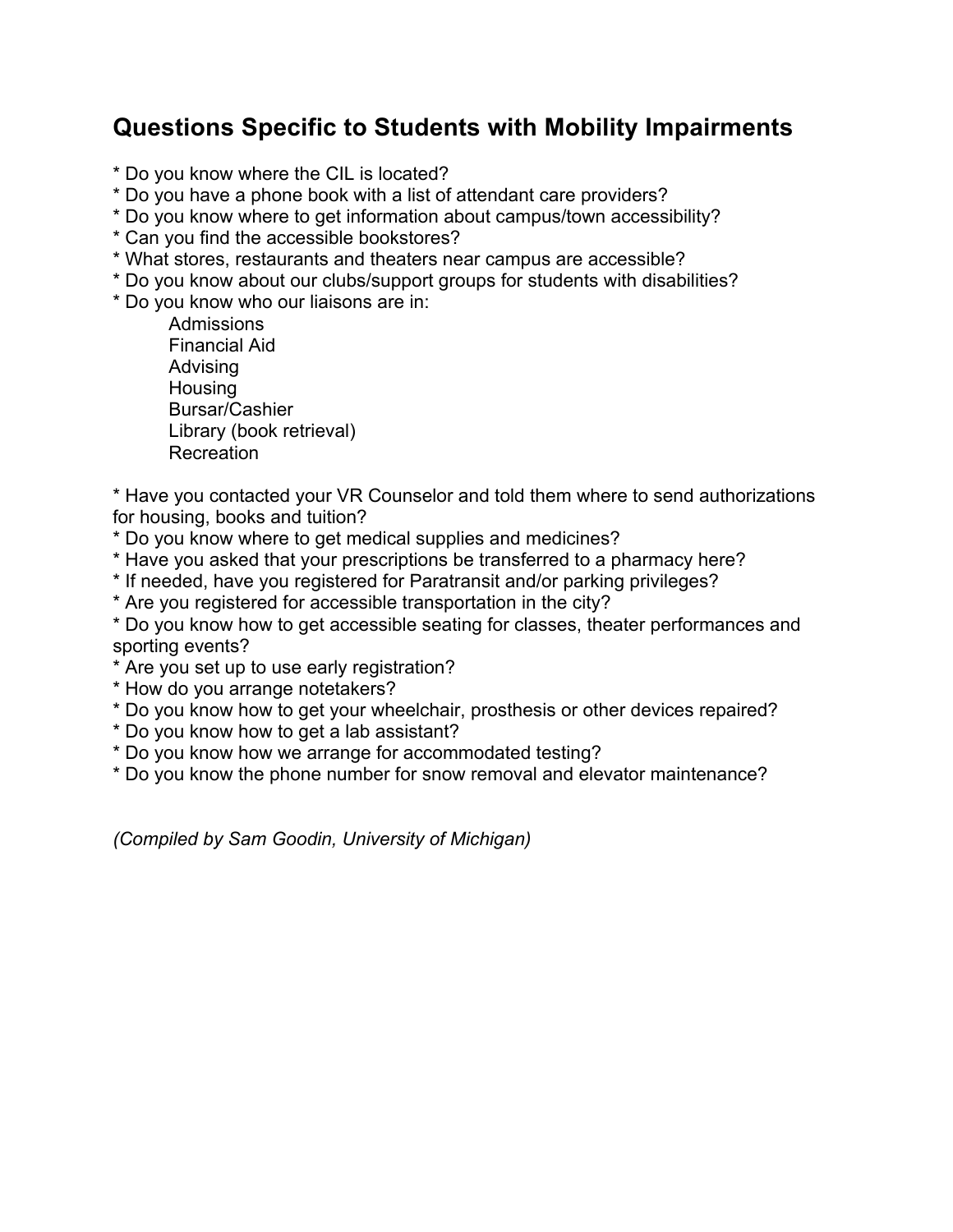### **Questions Specific to Students with Visual Impairments**

Do you know who to contact for:

Orientation to campus and route to residence Local Vocational Rehabilitation **Counseling Registrar** Email account / computer access Student ID card

Do you know where to find:

Accessible computer equipment Scanners, reading mach., CCTV Books stores, study supplies, Libraries and library assistance

Do you know how to access: Campus health services

**Pharmacy** Banks / ATM Veterinarian Public transportation

Do you know what retail stores are available:

**Groceries** Clothing (WARM clothing if coming to a northern school) VI/Blind products (talking alarm clock, canes, etc.)

*(Compiled by Dan Measel, University of Michigan)*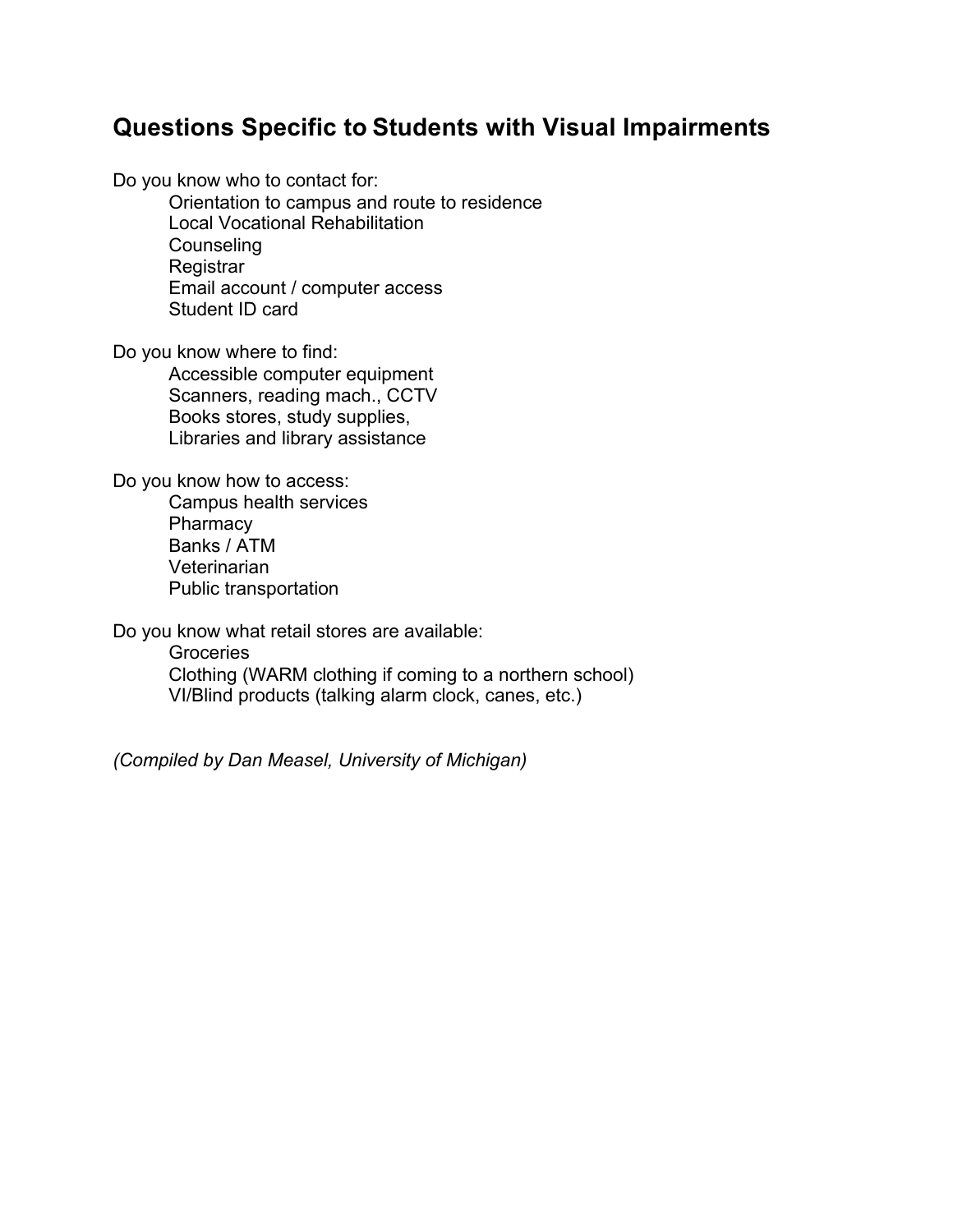## **Questions Specific to Deaf and Hard of Hearing Students:**

Do you know how to obtain class notes?

Do you know how to request speech to text services such as CART, C-Print or Typewell?

Do you know the procedures for requesting an interpreter? For classes? For small group or one-on-one meetings? For other events?

Do you know what campus events provide interpreters or speech to text services without requiring a specific request for service?

Do you know who to contact in case you need to cancel a service due to illness or absence?

Do you know how to request closed captioning for videos and films shown in class?

Do you know how to request transcripts or transcribing services?

Do you know what adaptive equipment is available from the disability service office on campus?

Do you know how to obtain assisted listening devices (FM or other ALD) for classroom use?

Do you know how to obtain notification systems such as door knockers, bed shakers, and lighted fire alarms/smoke detectors for your residence hall room or off campus housing?

Do you know how to obtain a TTY, videophone, or amplified phone for personal use?

Do you know where TTY's and videophones are located on campus? In the surrounding community?

Do you know the number for the state telephone relay system?

Do you know the phone numbers or contact information for available video relay services in the area?

Do you know about our clubs or support groups for Deaf and Hard of Hearing students?

Do you know where to buy hearing aid batteries?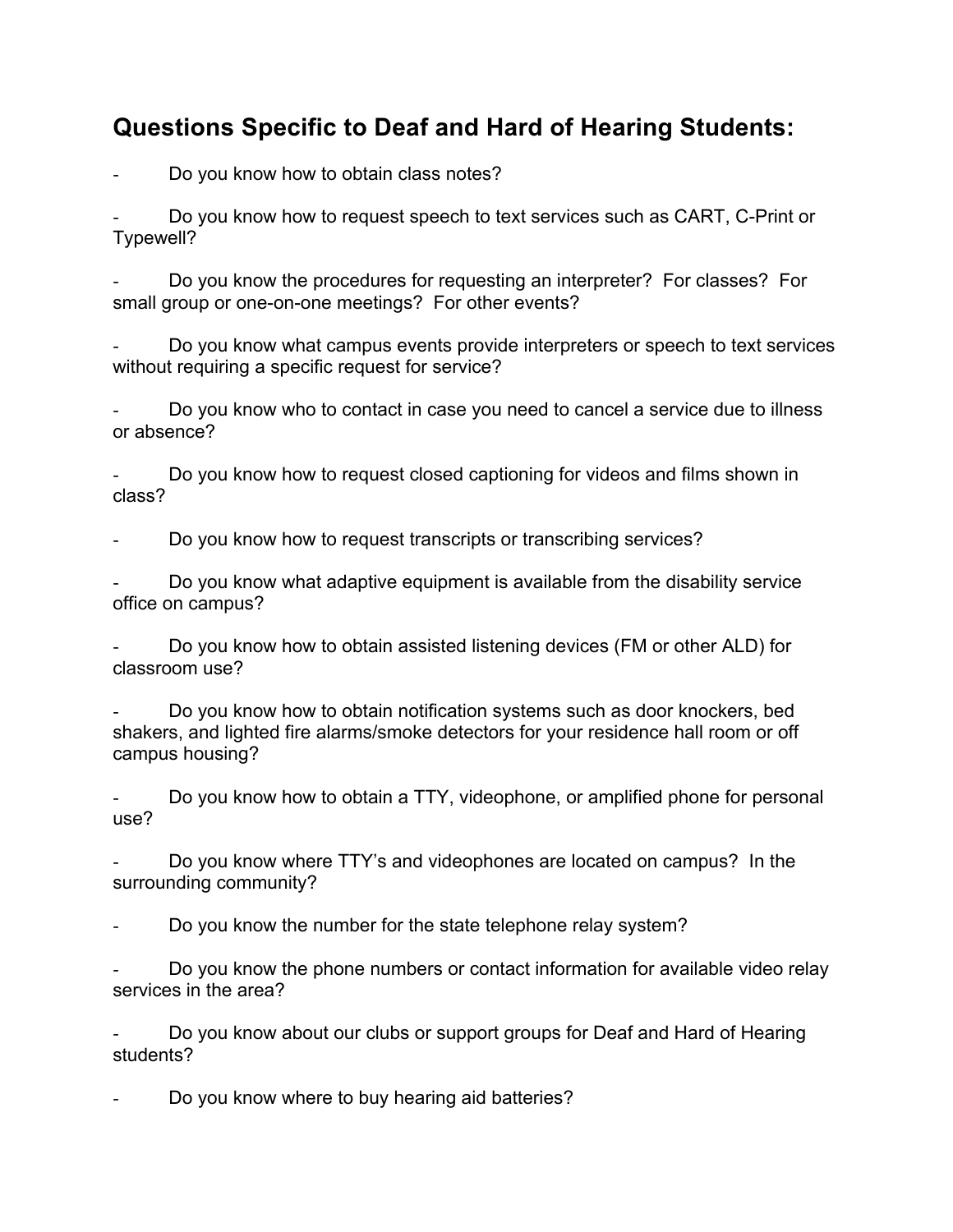Do you know where to locate an audiologist?

Do you know where to find services related to hearing aid or cochlear implant maintenance?

Do you know where to purchase or have maintenance performed on personal adaptive equipment?

Do you know who our liaisons are with Admissions, New Student Programs/Orientation, Financial Aid, Housing/Residence Life, Cashier/Bursar, and Academic Advising?

*(Compiled by Barb Chaffer, University of Michigan)*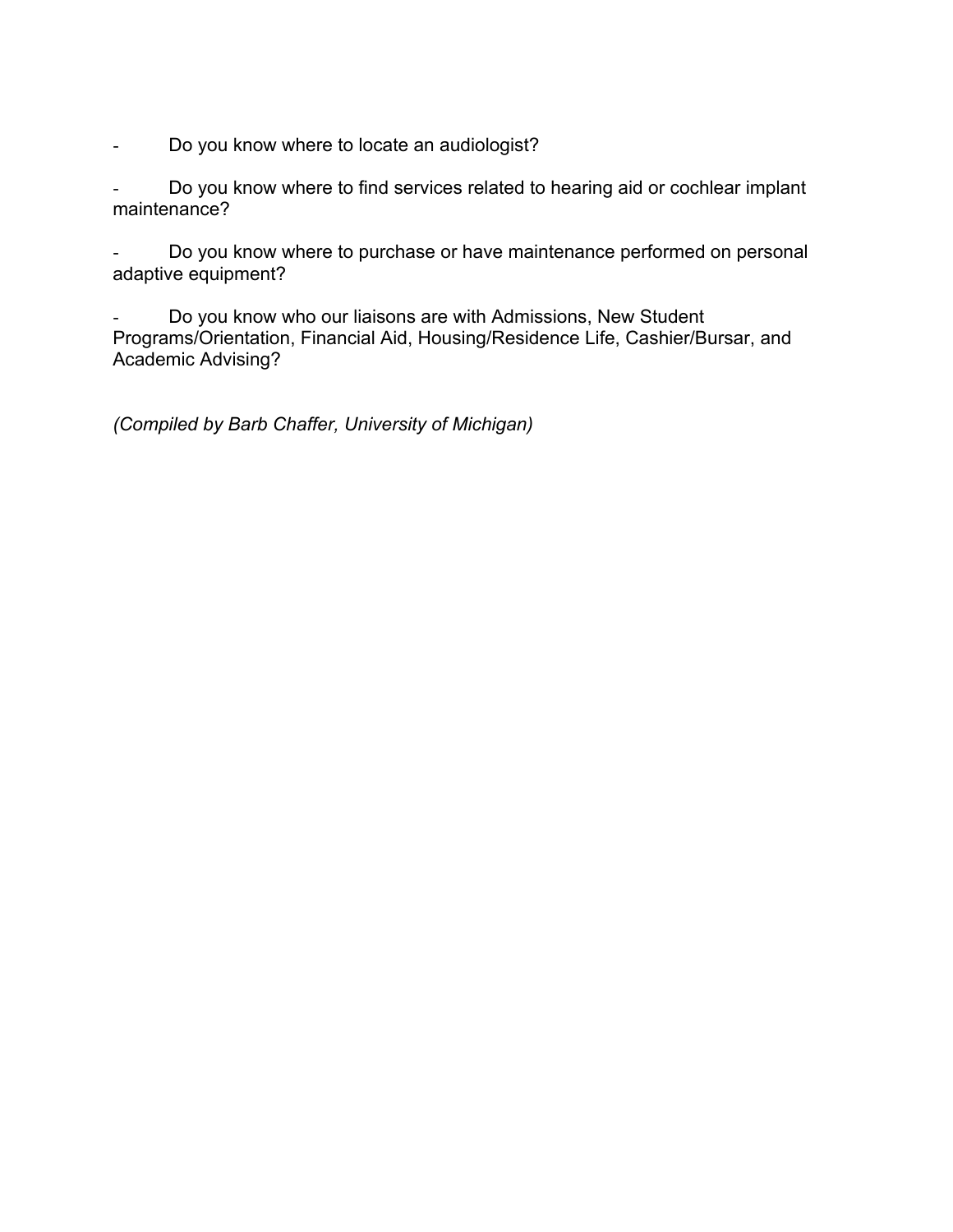## **Questions Specific to Students with Learning Disabilities and/or Attention Deficit/Hyperactivity Disorder**

This information is divided by seven main issues to consider; even if this list is not exhaustive, DSS providers will have a topical basis on which to dialog with the student about his/her needs and knowledge.

#### **1. Academic accommodations issues**

Do you need or know how to get audiotapes, computer disks, and materials in alternate format, contact RFB&D to give them your new information, carbonless note taking paper, the procedure on campus for obtaining accommodations. Does the institution have a testing center vs. taking a test in the course room? Do you know how to get batteries for audiotapes and other school supplies, access spell checkers, calculators, laptops?

#### **2. Medication and Therapeutic Issues**

How much medication does student have? (i.e., how many pills do they have left?)

If using a stimulate medication and they will need more, do they have access to getting another script? If student is in another state besides Louisiana they will not be able to use the script that was written in the state of origin. They need a script from your state. This is true for any controlled substance medication that is prescribed, so this may affect students with psychological disabilities as well. Do they know where on campus or in the community they can see an appropriate health personal to get more medication?

Mental Health Services - Do they know how to access these services on campus or in the community? Do they know what type of insurance they have and what it may cover? Are there co-pays that they are aware of? Do they know how to contact their therapist or doctor of origin (given the situation, they may not be at their previous location)

Does the office offer support groups and if so does the student know how to access them?

Testing issues - If a student is considering going into law, dental or medical school and their testing is either 3 years old for ADHD or 5 years old for LD they will need to get reevaluated if they hope to get accommodations on these tests. Do they know how to access psychologists in the community who perform the type of evaluation that the student needs?

#### **3. Technology Issues**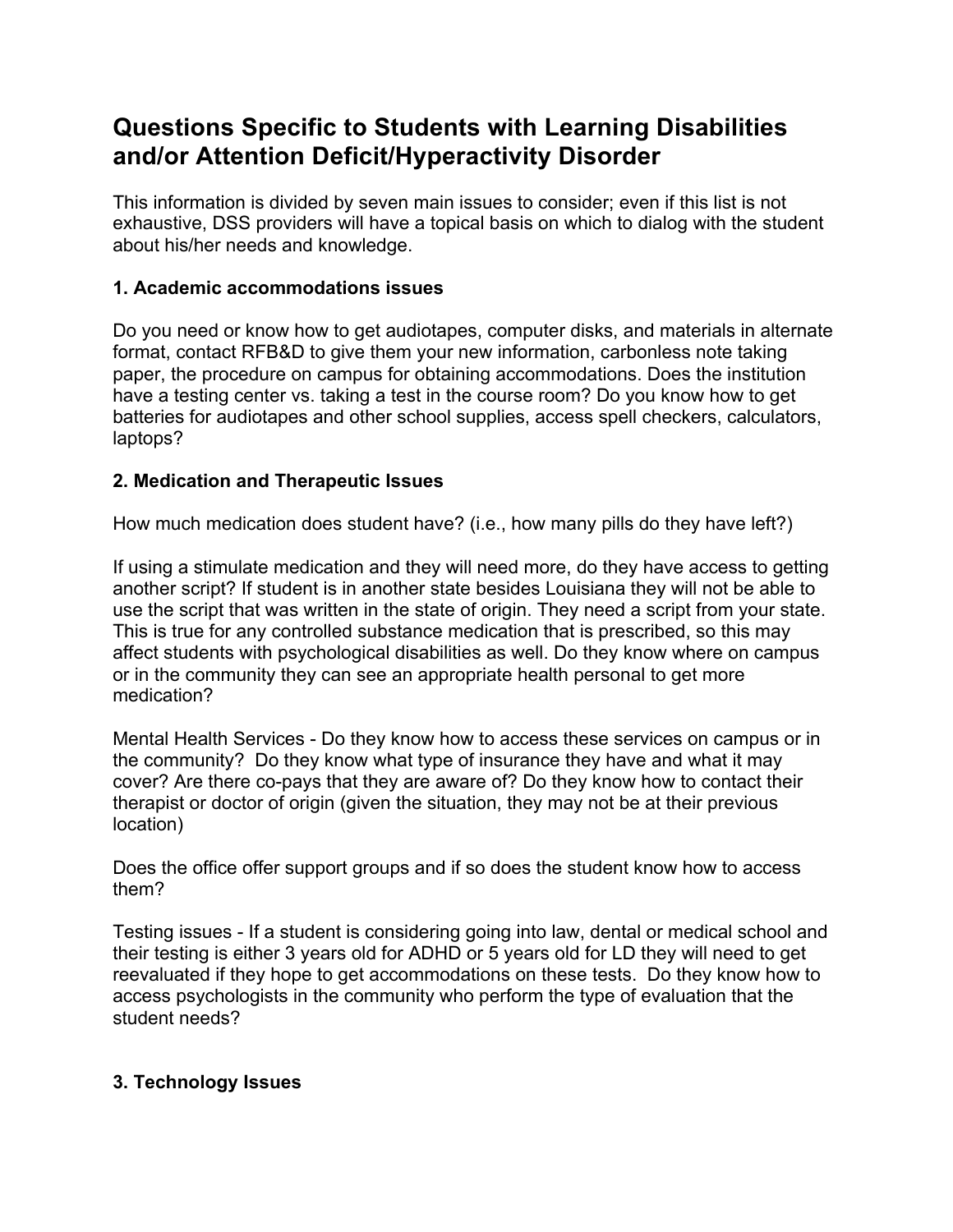What are the students' adaptive technology needs and do they know how to access these services on your campus? If some equipment that they were using is not available do they know how to use other programs or equipment? Do they know where they may be able to purchase or obtain computers, software and other equipment either on campus or in the community? Do they know where the computing centers are on campus, and is there any assistance available in case they should have questions? If they are using material in alternate format (e-text), do they know how to access and use these services?

#### **4. Study Skills Issues**

Do they need assistance with study skills, and if so, do they know the resources on campus that may be able to assist them, especially if they are preparing for a highstakes test (GRE, MCAT, GMAT, LSAT, etc.)

Are they looking for prep classes to take (i.e., Kaplan or Princeton) and do they know how to find them in the campus area.

If they were using a "coach," can you help connect them to a "coach" either on campus or off campus?

#### **5. General Study Aids that Might be Available on Campus**

Does the student need a specific environment that may maximize their ability to study? For example, do they need a real quiet place, a bright place or a place that they can talk aloud or listen to music, etc.? Do they know how to access these different study environments that may be on campus?

#### **6. Content Tutoring Issues**

Does the student know how to access all the various tutors that may be available on campus (i.e., Writing Center, math, science and other subject tutors) and does the student know how to obtain tutors for whatever class that they may need them for?

#### **7. Life Style Issues**

Does the student know what other resources are available on campus or in the community that may enhance their acclamation to the new environment? For example, political affiliation groups, sexual orientation issues, Greek life, or other clubs that the student may have an interest in.

*(Compiled by Stuart Segal, University of Michigan)*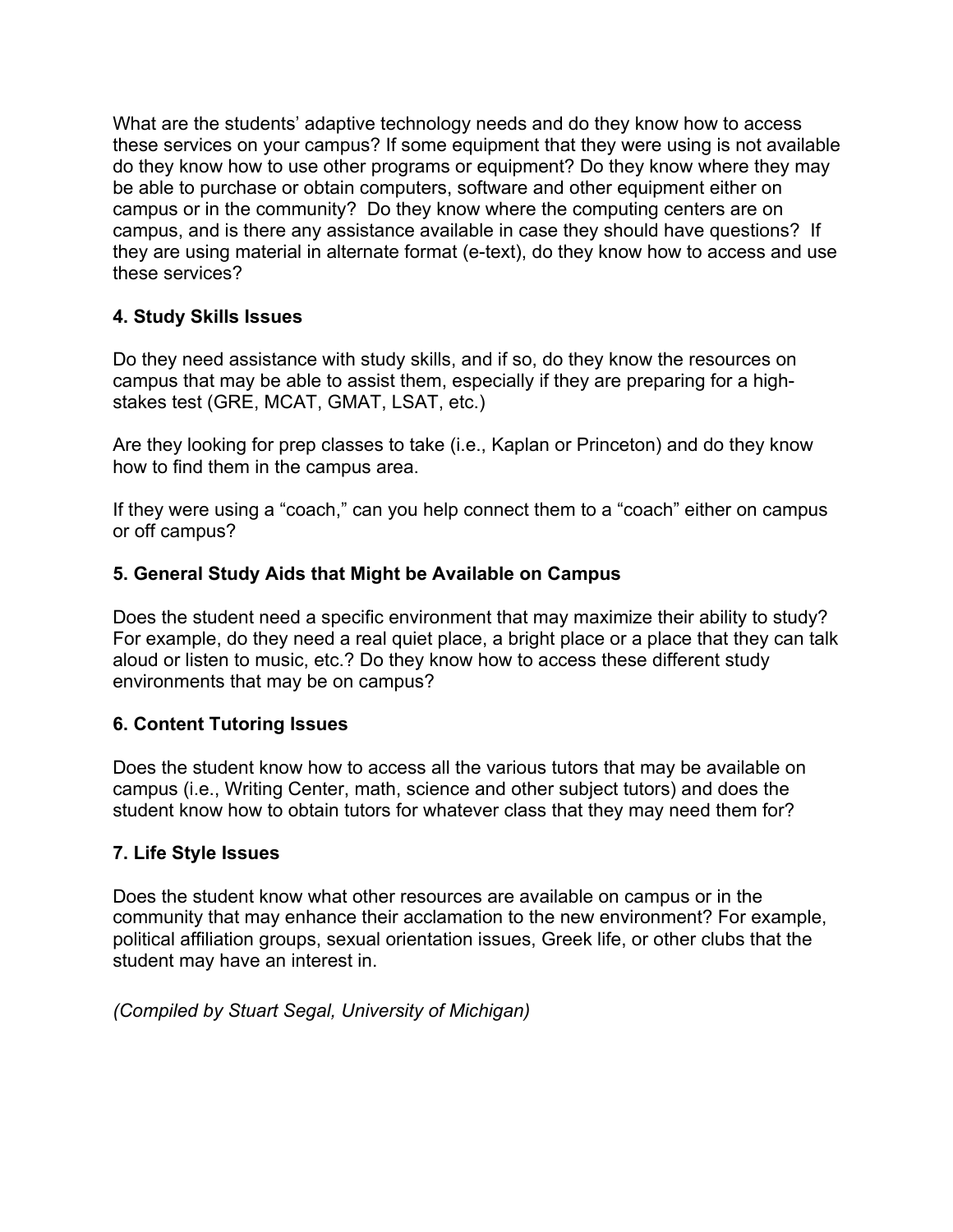## **Questions Specific to Students with Psychiatric Disabilities**

1. Do you know where the counseling or psychological center on campus is located?

2. If you need immediate assistance after hours, do you know how to reach the crisis hot line?

3. Do you know of other locations on and off campus where you can receive fee-forservice evaluations, counseling, and emergency services?

4. If you are living in the residence halls, do you know what the procedures are for receiving help from residence assistants and other university employees, such as persons in campus safety?

5. If you take medications, do you know where to get prescriptions filled?

6. Have you had prescriptions transferred to a pharmacy locally?

7. Do you need / have a letter of referral from your hometown doctor to see a doctor on or off campus?

8. Do you know who are the liaisons for students with disabilities in the following departments:

> Admissions Financial Aid Advising Housing Library Cashier's Office Recreation Ombudsperson's Office

9. Do you know how to arrange for in-class accommodations?

10. Do you know how to communicate with your instructors about your accommodation needs?

11. Do you have information about how to contact your instructors: phone numbers, email address, office hours and location?

12. Do you know about any support groups or student advocates for students with disabilities?

*(Compiled by Virginia Grubaugh, University of Michigan)*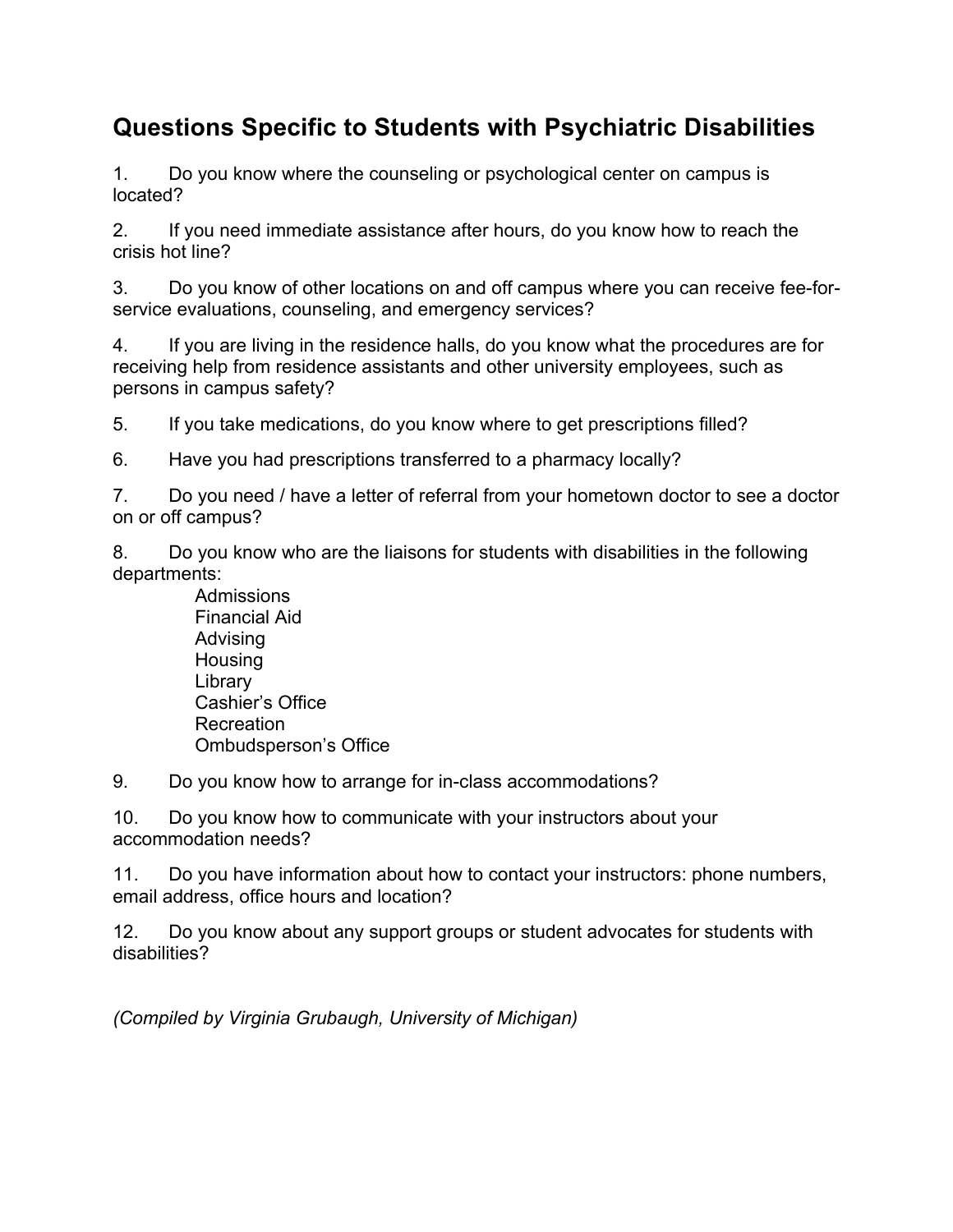## **Questions Specific to Students with Chronic Health Impairments**

Do you know how to access:

 campus health services a local hospital a pharmacy public transportation

Do you know where to find:

 accessible computer equipment /an ergonomic work station books stores, study supplies libraries and library assistance

Do you know who to contact for:

 local Vocational Rehabilitation counseling the registrar an e-mail account / computer access a student ID card

Do you know what retail stores are available for:

 groceries clothing (WARM clothing if coming to a northern school) assistive technology products

*(Compiled by Dan Measel, University of Michigan)*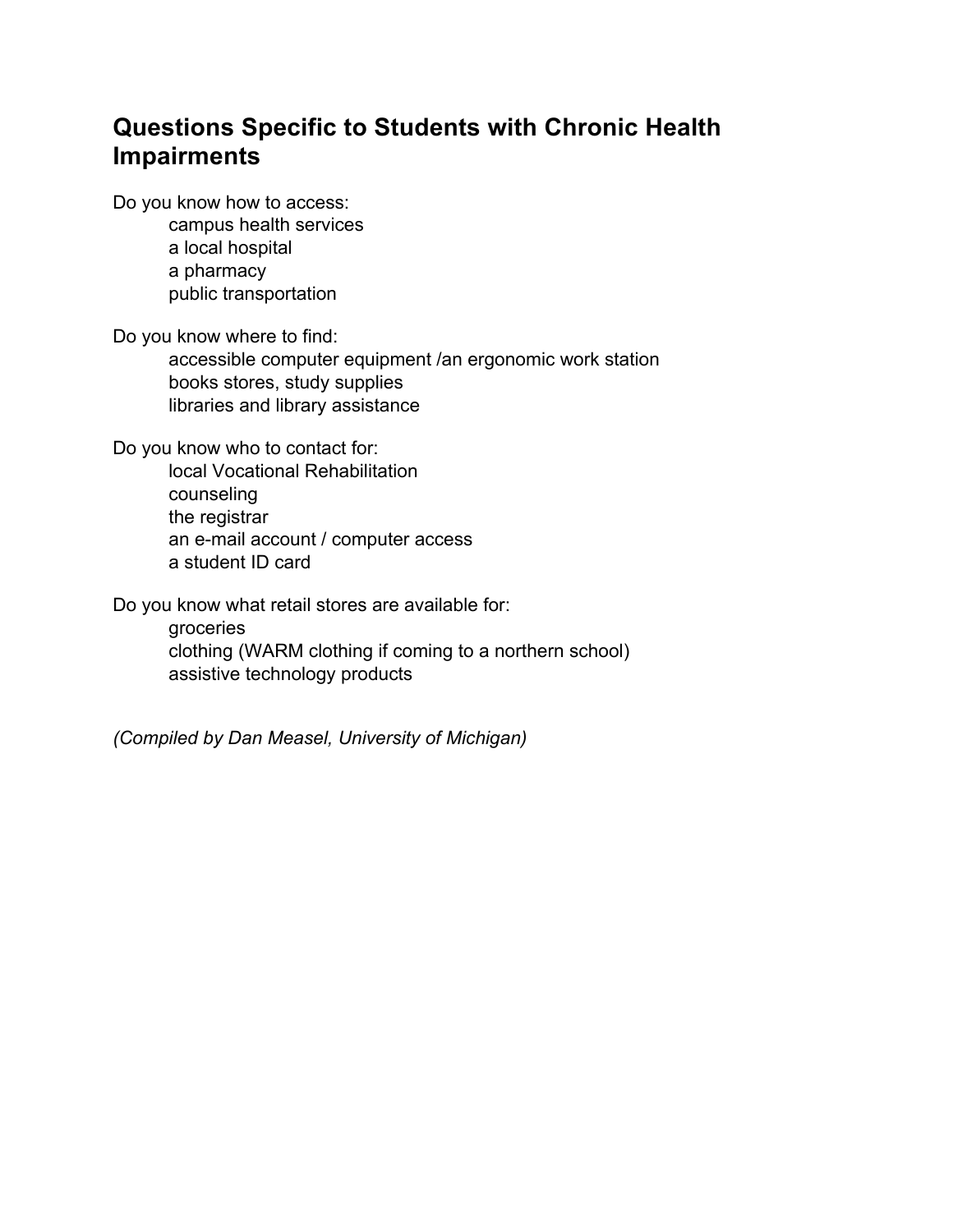## **Recording for the Blind (RFB&D) and Hurricane Katrina**

**Recording for the Blind & Dyslexic** is in the process of determining how many of its individual and institutional members have been impacted by Hurricane Katrina. The RFB&D family extends its deepest sympathy to those who are suffering losses and is available to assist RFB&D members who have been relocated from their homes and schools and may require replacement materials. If you are an RFB&D member and have questions or needs regarding our services, please e-mail **katrinahelp@rfbd.org** and include your full name, member ID# (if known) and a way of contacting you, whether temporary or permanent. An RFB&D Member Services representative will get back to you as soon as possible.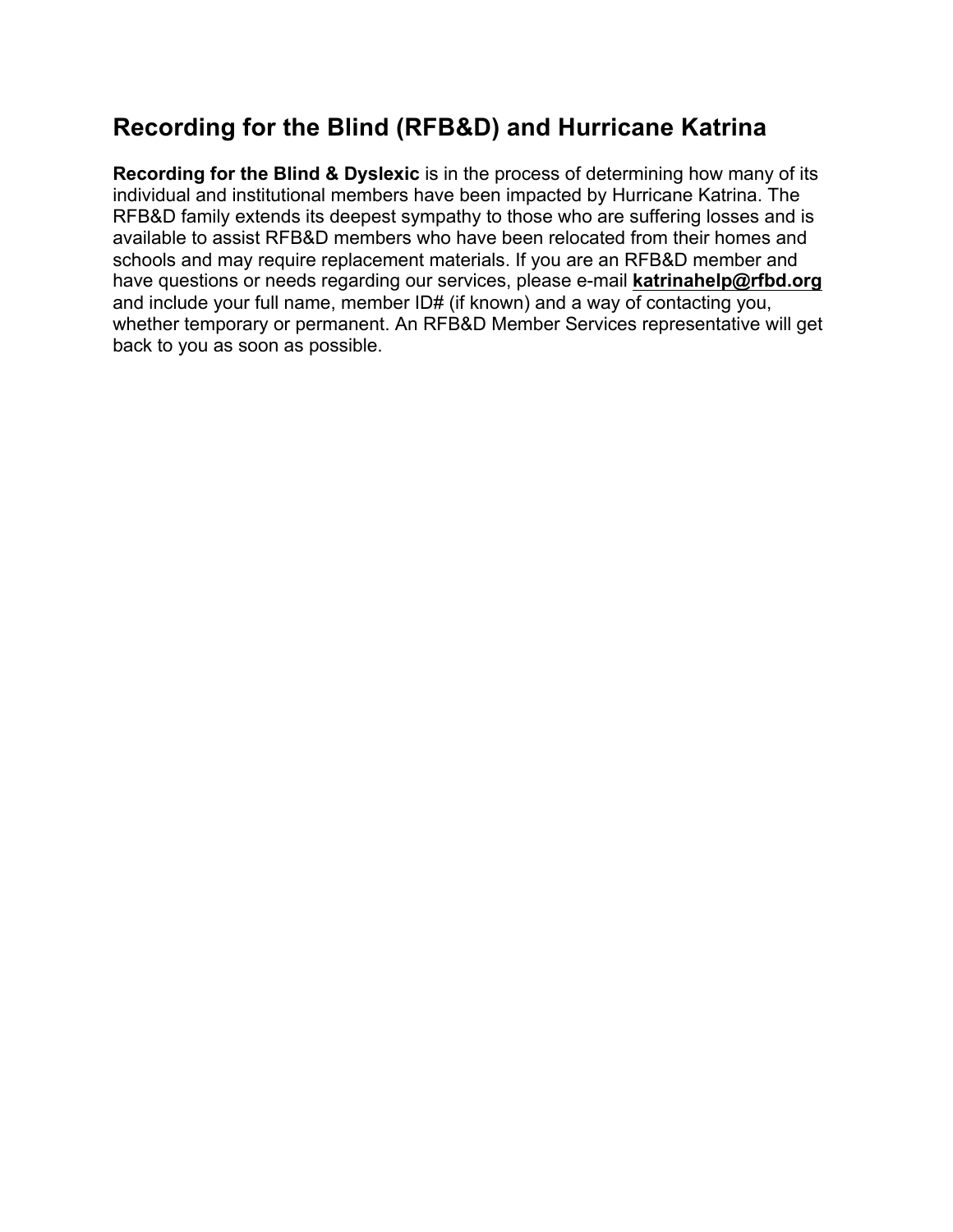# **Appendix C**

## **Innovative Ideas**

| Helping Students to Recreate Missing Documentation 36 |  |
|-------------------------------------------------------|--|
| Using Coaching to Support Displaced                   |  |
|                                                       |  |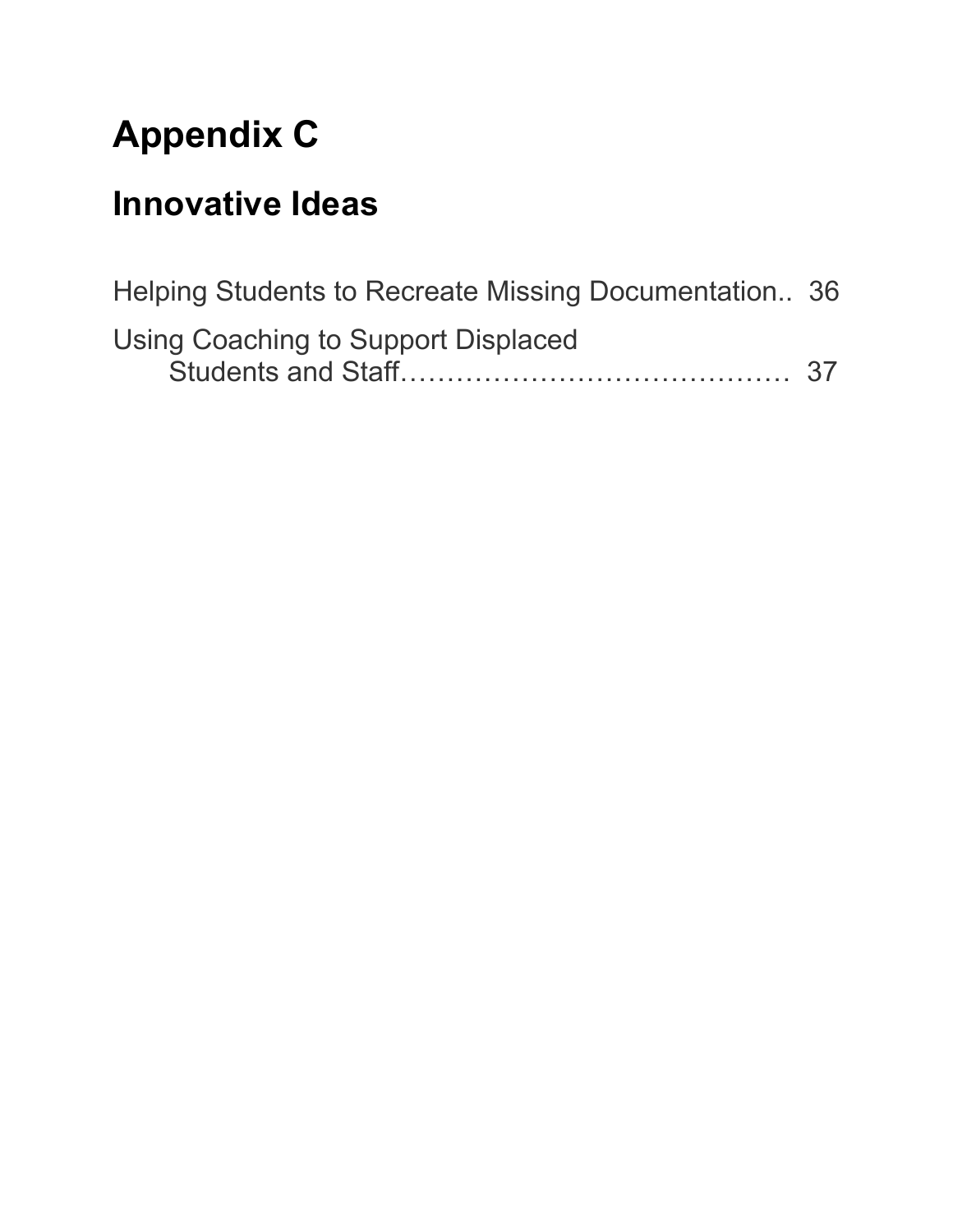## **Helping Students Recreate Missing Documentation**

Krisie Orr of Texas A & M writes:

I just want to offer an idea that we are pursuing at Texas A&M University. We will work with students with disabilities without formal documentation based on our team approach; however, we want to go a step further. Since these students may want to pursue graduate work or transfer to another university, etc., we will work with our psychology training clinics and possibly some local psychologists to provide free learning disability and/or ADHD evaluations at some point during the fall semester. We will serve as the "clearinghouse" for these students and refer them appropriately so that they will be able to take documentation with them when they leave the university.

Both our Educational Psychology Department and our Psychology Department agreed to do free assessments on a case-by-case basis for students that our office identifies who have lost their documentation due to Katrina. We don't anticipate many, but are so happy to be able to provide students with another resource to support them through this tough time.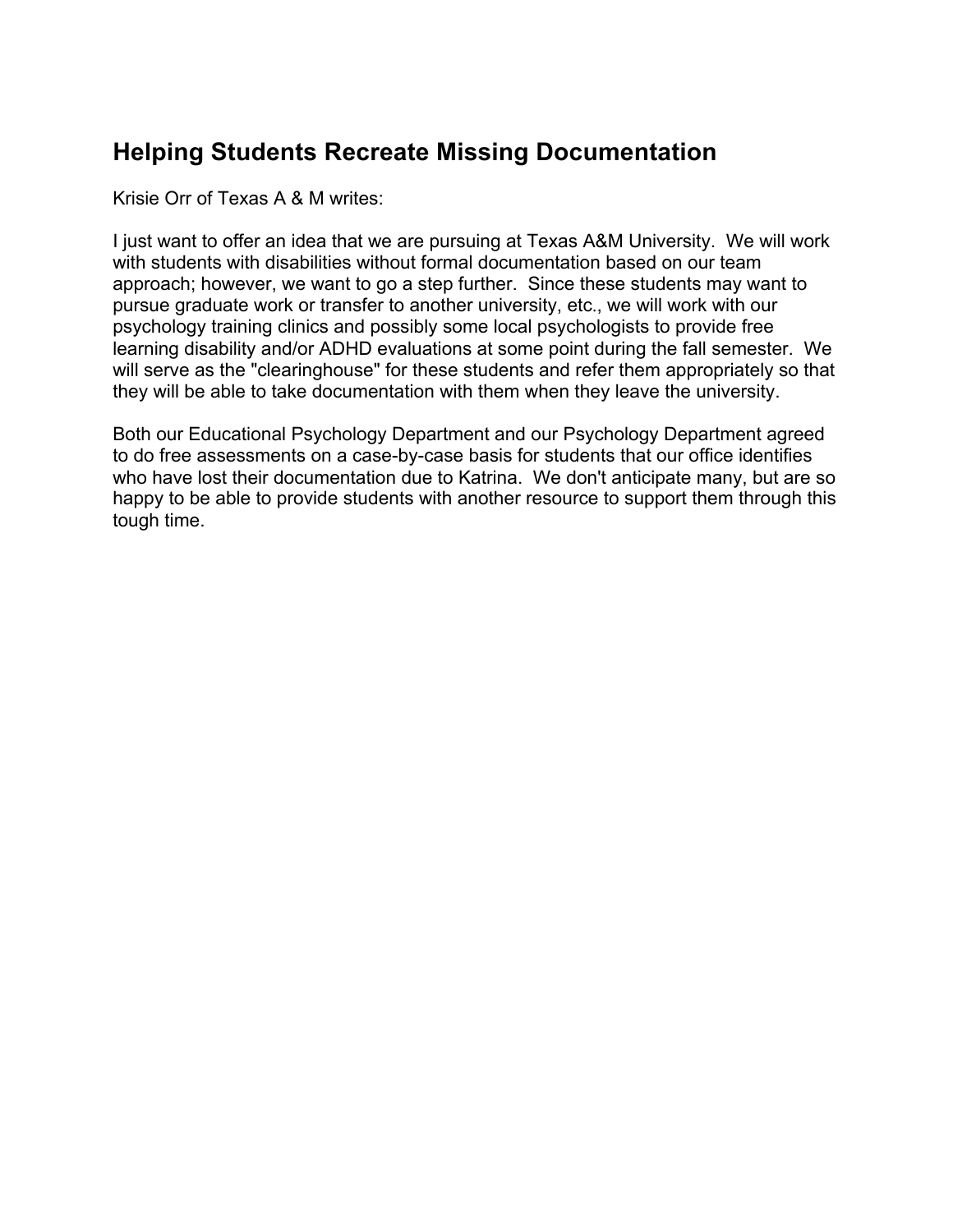## **Using Coaching to Support Displaced Students and Staff**

Students and staff from other colleges and universities affected by Hurricane Katrina have been displaced and many might be seeking a safe haven at your college or university during this semester or possibly next semester. For many of them, this might have been their first semester in their schools…they were full of the excitement and anticipation of their new campus, their new colleagues, and their new living arrangements. However for others, they may have left cities that they called home, their campuses, their colleagues, their homes, and their friends not knowing when they will return and where they and their family will live in the future. Many will need psychotherapy and counseling to deal with the post-traumatic stress, loss, and grief. And, for many, Life Coaching may be a way for them to move forward with their lives and adjust to their new situations.

Learning to look forward and to find their own creativity and resourcefulness can empower students and staff with the tools they need to adjust to their present circumstances and plan for their future. Empowered by coaching, they can remember that they are naturally creative resourceful and whole.

While many students and staff may want to work with a Life Coach who has gone thorough extensive training and practice in order to be certified, reminding students of the following suggestions and asking them the following questions based on a coaching philosophy can help service providers work with students and staff in order to help them adjust and thrive in their new situations:

#### **Schedule plenty of down time.**

Be sure to take personal time for yourself. Even though starting over at a new school may keep you busy, remember to take care of yourself and schedule gym time, reading time.

– What would it take for you to relax and feel rejuvenated?

#### **Stay hydrated and fueled**

Be sure and drink plenty of water and watch what you eat. More so than ever, your body needs the proper nutrition to function properly.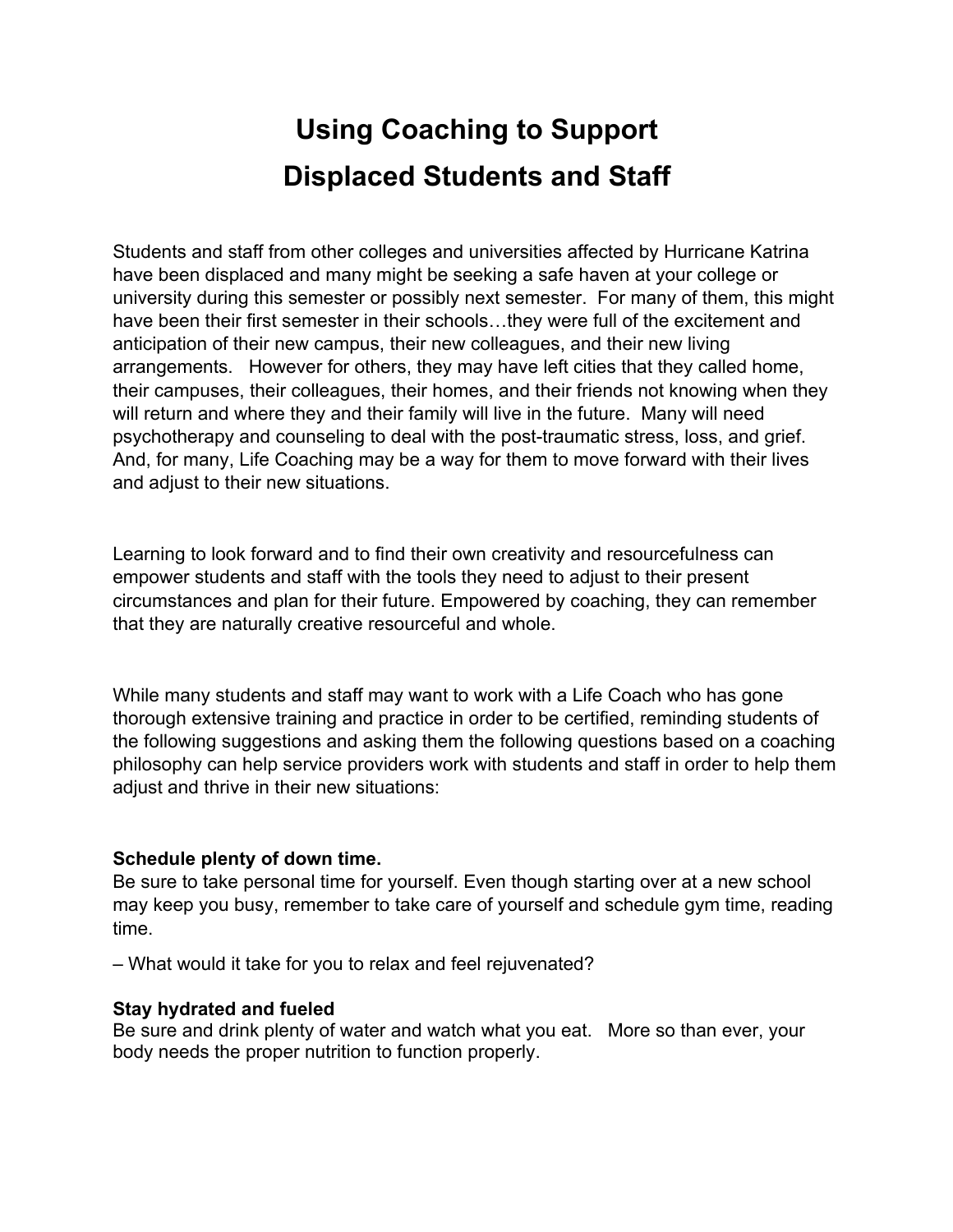-How can you tune your body, so that you are at your very best?

#### **Leave yourself plenty of time**

Leave extra room to learn how to get around school and give yourself ample time to get to meetings, appointments and even leave time between classes. The extra time will allow you to strike up conversations and meet new friends.

-Is it possible to cut your class load by a couple of credits for a semester?

-How could you use the extra time to your advantage?

#### **Get plenty of sleep**

Don't overstress your body by not getting enough rest. Turn off the TV and loud music.

-What's important about allow your mind to quiet down before going to sleep?

#### **Feel what you feel**

You will probably experience a myriad of emotions over the coming weeks and months. Maybe you'll experience some anxiety and uncertainty that you normally don't feel. Switching schools mid-year is a big adjustment…new classes, new teachers, new campus, new friends. It's a lot to take in all at once.

-What would it be like to give yourself permission to have 'off-days'?

#### **Stay flexible**

Sometimes things are out of our control. Reacting to changing conditions is a ski. -How will staying flexible serve you now and in the future once your academic career is over?

#### **Schedule study time**

Pencil it in your calendar. Don't leave study time up to chance, as all the details of dealing with the move, transition and other fallouts may get in the way.

-What can you do to make study time a priority?

#### **Congratulate yourself**

You've made a commitment to yourself and are honoring yourself by staying committed to your academic future. That dedication and focus will pay off in spades down the road.

-How can you take a moment and pat yourself on the back for having what it takes to keep looking ahead?

#### **Start building your community**

Join a study group, club or other such program that will get you talking and interacting with students around projects that interest you. The sooner you have a network of people to tap into the better.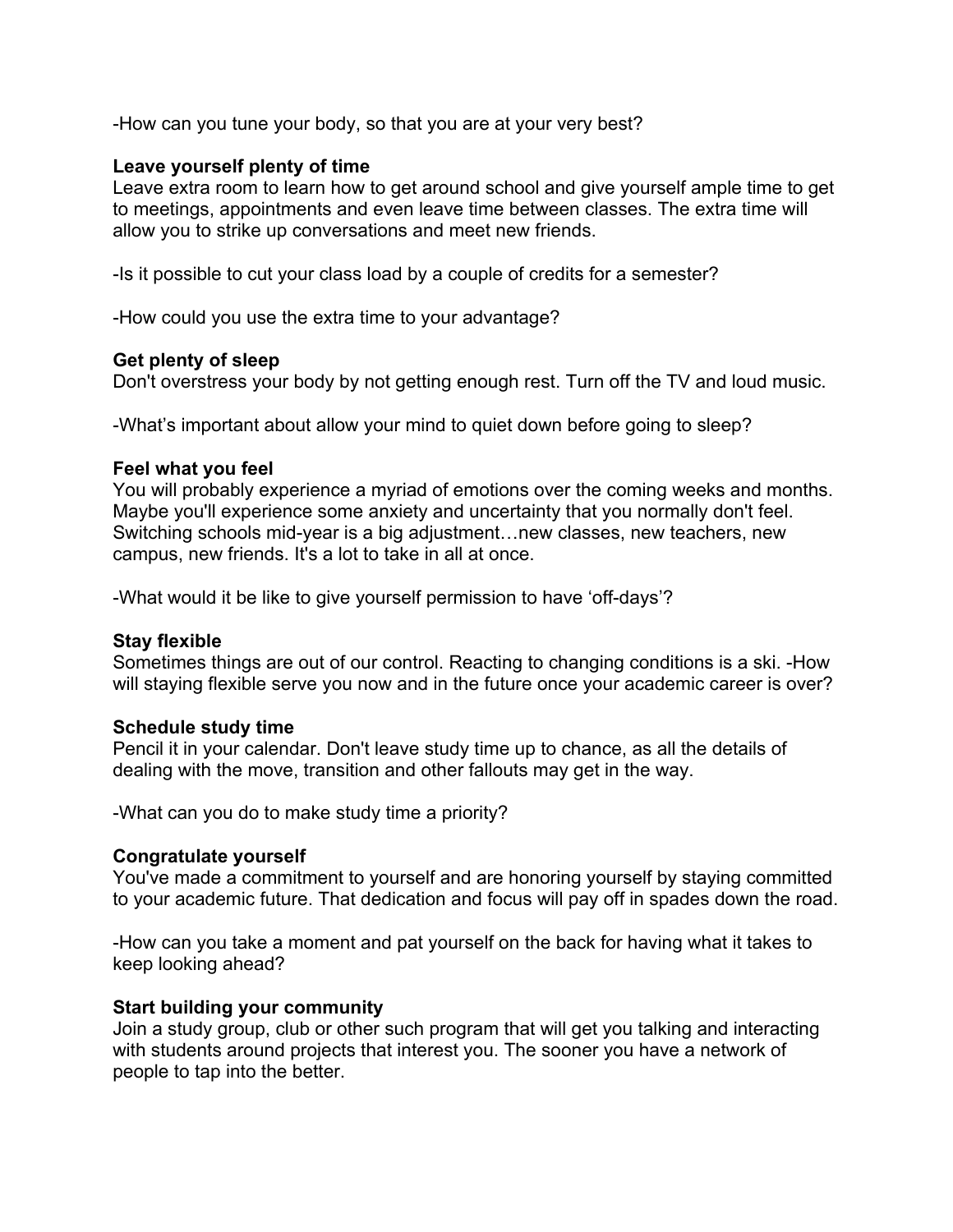-How can you reach out to others and make an effort to be a friend, or assist in a project?

#### **You are not powerless**

Although life has taken an unexpected turn; you are still in control of how you react to change and uncertainty. Don't fall victim to thinking you have no power over the outcomes and results you create in your life. Keep your eye on the future.

-In what ways can this be viewed as a setback and not failure?

-How is this experience like a detour?

-How can you channel your energies and time into creating momentum that moves you forward?

#### **You are well equipped to move forward in your life.**

Remember that your internal resources and strengths have helped you to achieve your successes in the past, and they are still right here at your fingertips.

-How have you used these resources and strengths in the past?

-How do you plan to use them now and in the future?

#### **You have choices.**

You can make positive choices for yourself. While you may not have had control over what happened to you, you are at choice as to the perspective that you choose to take.

-How can you look at the glass as half full?

-What new opportunities are available to you now?

Linda Nissenbaum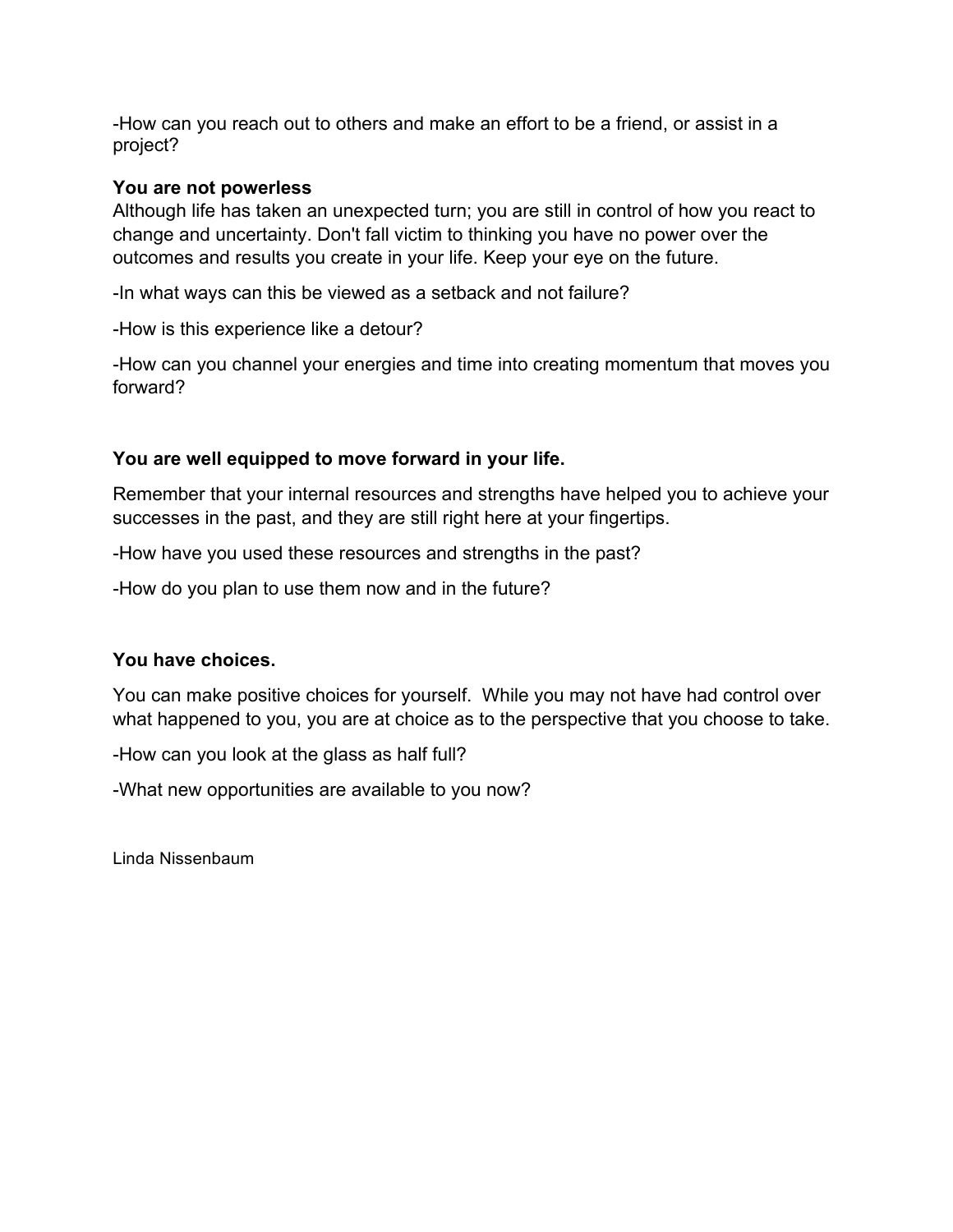# **Appendix D**

# **Reflections**

| One Person's Experience of Hurricane Floyd 41  |  |
|------------------------------------------------|--|
| Gone With the Wind: Chronicle of a Survivor 42 |  |
|                                                |  |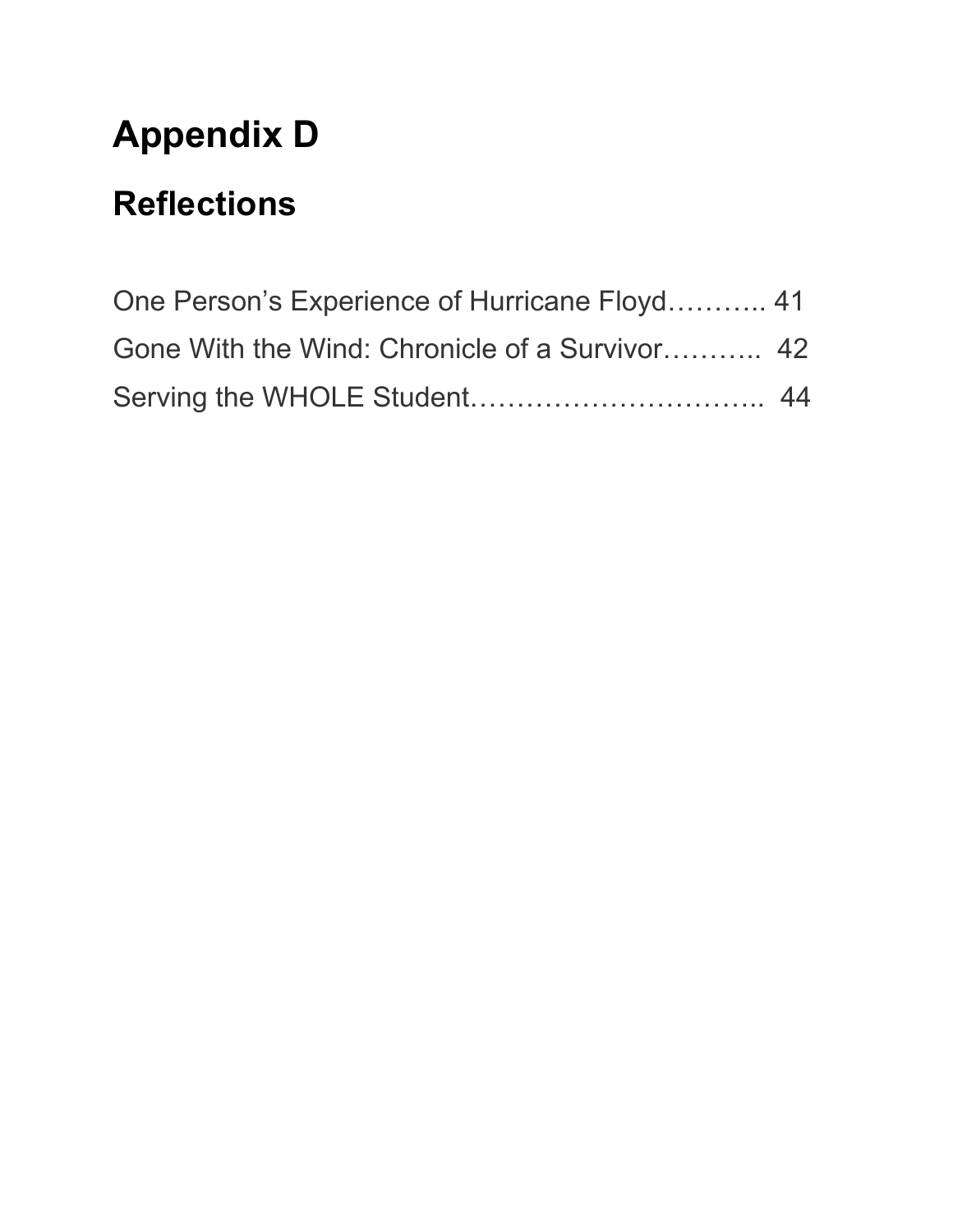## **One Person's Experience with Hurricane Floyd Been There, Done That!**

… Bonnie … Dennis … Floyd … in the late summer and early fall of 1999, Eastern North Carolina was Hurricane alley. When Floyd came ashore on September 16, 1999, we simply couldn't handle the 20 inches of rain that came with it. As the water started to rise on the  $17<sup>th</sup>$ , all but non-essential personnel were told to leave the campus of East Carolina University. When classes resumed, two weeks later, 2,500 students, faculty and staff who lived along the Tar River had lost everything. In the region, the estimated cost to rebuild was \$6 million and tragically, 47 people lost their lives. On campus, the immediate focus was making sure that members of the university community could obtain the assistance necessary to get their lives back on track as quickly as possible. The area mobilized and provided assistance in the form of food, water, clothing and shelter. Once the water receded, the area began the task of cleaning and rebuilding.

While in no way comparable to the devastation of Katrina, Floyd did provide the area the opportunity to look at how disaster effects what we do on a daily basis. From the Disability Services office standpoint, we became much more focused on assessing what the individual, in front of me at this moment, given what they have been through, needs from me as a service provider. Whether or not a student had proper documentation or the testing accommodation form in on time became of little concern. Questions we found ourselves addressing included: Do you have the medication you need? Is there accessible alternative housing available? Is your personal care attendant still available to provide you with service? Do you need financial assistance? There inevitably will be times when sticking to the policies and procedures manual will just not make any sense.

Difficult times often bring out the best in us; students affected by this tragedy will need your resourcefulness, creativity, flexibility and most of all compassion.

Provided by Liz Johnston, East Carolina University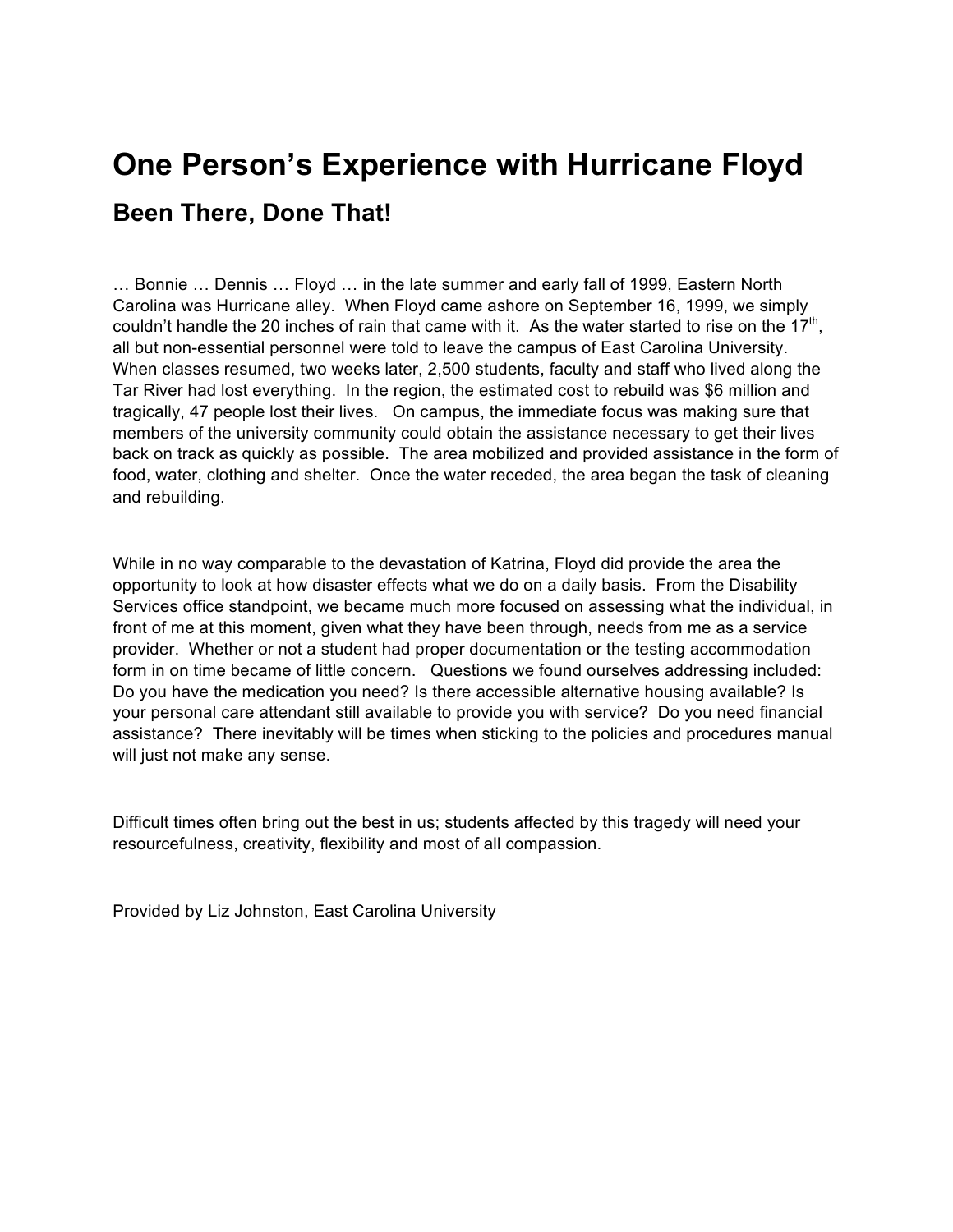## **Charleston – Gone With the Wind Chronicle of a "Survivor"**

Charleston – Gone with the Wind. That was the lead story from the London Times recording the events of September 21, 1989; the day Hurricane Hugo, a category 4 storm, blew through Charleston, South Carolina and my life.

Events such as Hugo leave an indelible mark on the victims who experience these storms. I remember the events leading up to, during and after the hurricane, forever changing the citizens of the "The Holy City" and my life. Storms such as Hugo and Katrina become a benchmark by which we measure time - before Hugo and after Hugo. In the same vein, Katrina will forever change the lives of the students who live and those who attend school in the flood-ravaged areas. For the short term, they will experience confusion and disorientation, and for the longer term – in time, hopefully healing.

As anyone who lives in hurricane country will tell you, the events leading up to a storm add up to anticipation and excitement. With a constant eye pealed to the Weather Channel, you are always watching the storm's course and subsequently your own course of action. The decision to stay or leave brings several factors into play. It could be no money with which to run on, animals to tend to or a person with a disability who doesn't travel easily. All of these things have to be considered. I stayed. If it was a mistake, I would soon find out in the middle of the storm's fury. Mistake or not, it was one of the most frightening events I have ever experienced.

At first, the beginning of intense calm convinced me that the officials were wrong. Problem was it was too quiet. Around 10 pm the wind began to pick up and shortly after we lost power. That is when my sense of security began to wane. As the storm increased in intensity I heard the characteristic sound of a freight train. It was Hugo coming to call. Green lightening could be seen in the distance, which was actually the popping of electrical transformers. The horizontal rain and the wind made projectiles out of trash cans and shingles from nearby roofs. Thank god we never entirely lost phone service because that is what kept me sane. The fury that Mother Nature unleashed is imprinted very firmly on my mind and soul. Any sense of control my life had was seriously questioned. I was convinced once and for all there are forces larger than anything I could imagine.

In contrast, when the eye of the storm approached, the world became normal again. All was calm and there were even stars beginning to appear in the sky. I began to experience an increased sense of calm, which was false since the most aggressive part of the storm is the tail end. I was emotionally spent by this time and wished it would all end. Exhausted, I fell into a couple of hours of fitful sleep and awoke to a brilliant blue sky and quiet. The only sounds were a neighbor's chain saw and news helicopters overhead. Now people began to emerge and inspect the damage to their homes. It must be similar to the feeling of surviving a battle in war. It felt like walking in a dream, aware of my surroundings but unable to speak. Everything was out of place. Trees down, houses destroyed, live electric wires hissing in the street.

You never realize the security you feel having electricity until it is gone for a prolonged period of time. When you loose power you loose your ability to cook, to refrigerate food, lights and a general sense of safety. Gone are the street lights and traffic lights -everything is now planned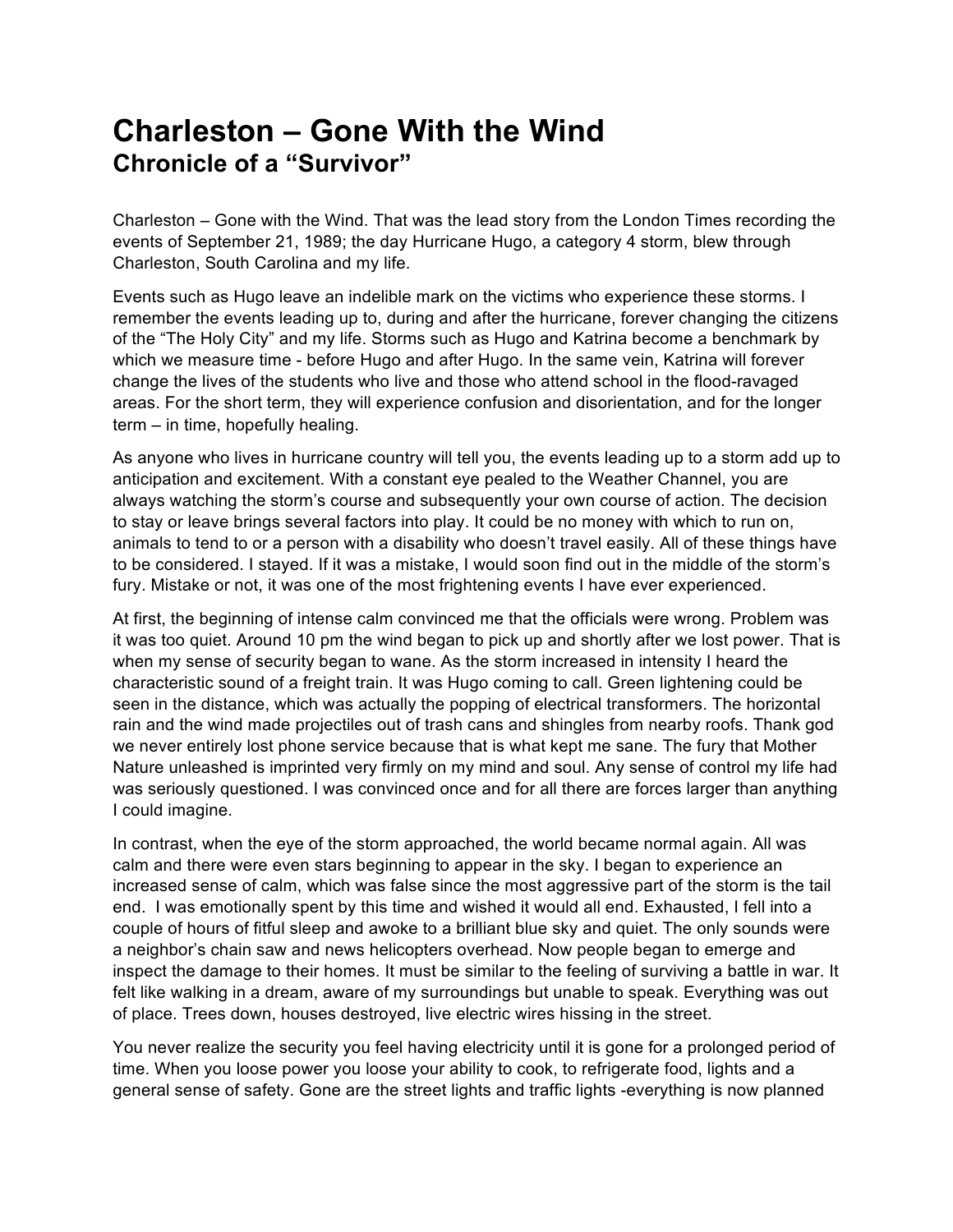around daylight hours since it is hard to maneuver in the dark. Of course, the National Guard and city officials imposed a curfew so unless you were visiting a neighbor's house, there was no going out after dark anyway. Forget about using money because there are no banks or ATMs. No Weather Channel or news of how the rescue or relief effort is going. Electricity has become central to our way of life, and when its gone life runs amuck.

We didn't experience nearly what Katrina brought in the way of destruction, floods and death. Magnify Hugo by 100 and you get Katrina. Slowly life did begin to return to a "new normal." Electricity returned. The National Guard troops left the city and the mess began to get cleaned up. Downed trees were removed and houses began to be repaired. On the surface life began to appear more normal. But it wasn't.

Try as I did to anchor myself in the life I knew before the storm, it was futile. It was hard to control the thoughts of what I had been through. For survivors of such a hurricane, sleep may be fitful and anxiety may manifest itself in the form of overeating. Little things can push you over the edge. Your sense of safety and center has escaped you. The name of your anguish is Post-Traumatic Stress Syndrome. Just like soldiers who have experienced war, it hits hurricane victims. Our students are going through the same thing right now. The big difference between us and them is they also have a disability. The stress of dealing with life after Katrina will affect them in varying ways. They handle a lot already and the tendency is, many times, to hold it all inside. They have the stressors of their memory of the storm, losing their favorite possessions, and now they are dealing with a new school and starting classes late. A regular college semester brings a lot of stress, not to mention the emotional baggage they will bring with them. For some students, it may be just too much to process emotionally and intellectually. For others it may manifest in the form of an increase in breakdowns at points in the semester.

One thing is for sure, each student brings with them dashed dreams of a great semester at their school. We have to help them through this phase to find their own "new normal."

*(Contributed by Marty Bledsoe, Wheaton College)*